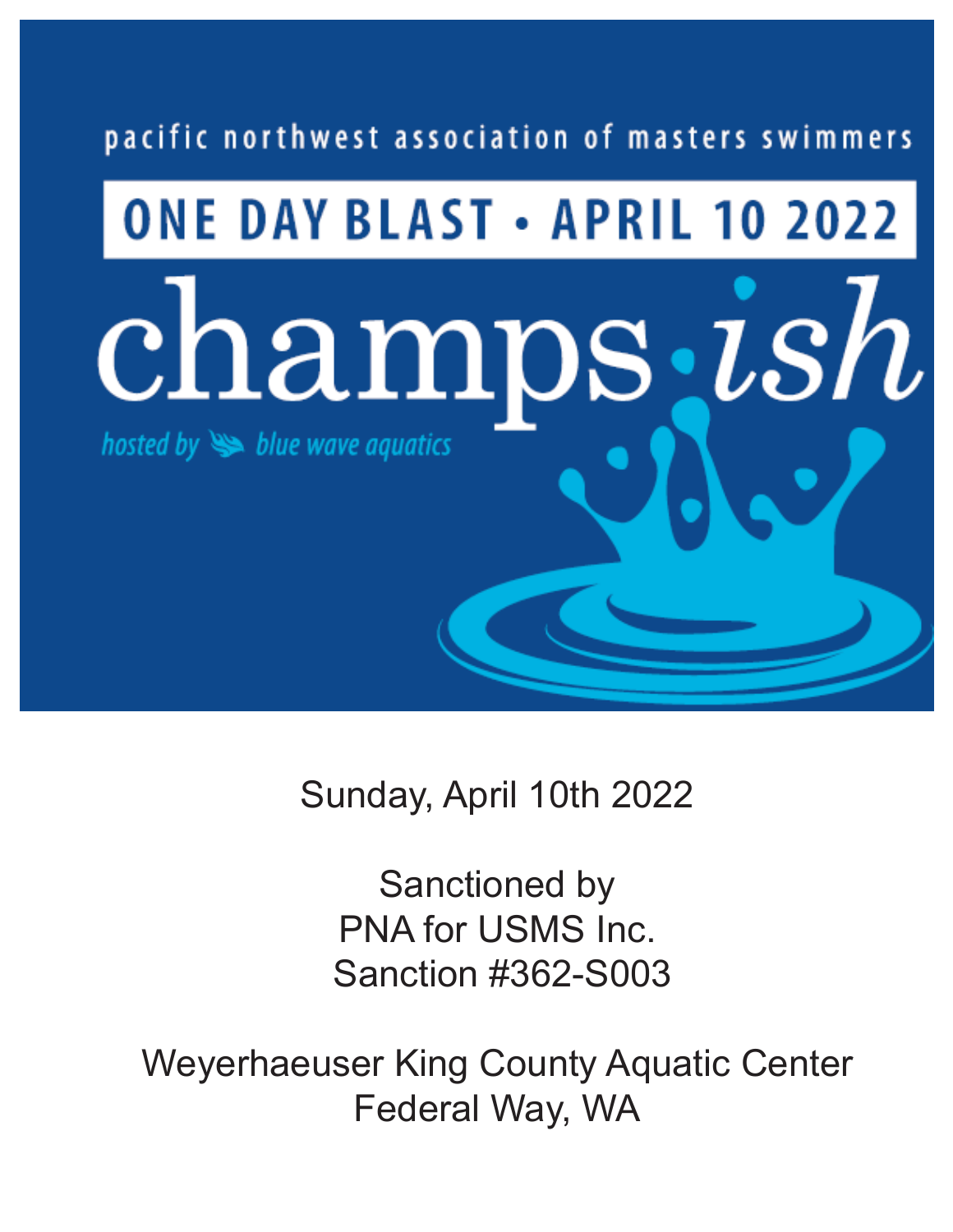# Meet Personnel

| Meet Director | Steve Freeborn | l pnachamps@bluewave-aquatics.com, 206-940-7442 |
|---------------|----------------|-------------------------------------------------|
| Meet Referee  | Mike Murphy    | swimoff1@gmail.com, 206-316-0234                |

### **Officials**

Special thanks to the Officials from Pacific Northwest Swimming

## Meet Support

| Registrar / Clerk of Course | Angela Turley                             | <b>Safety Marshalls</b> | <b>Blue Wave Aquatic</b>          |
|-----------------------------|-------------------------------------------|-------------------------|-----------------------------------|
| Announcer                   | Steve Freeborn                            | Timers                  | Boy Scout Troop 392 Normandy Park |
| Meet Logo and Shirt Design  | Mary Ann White Design.                    | <b>BWAQ Logo</b>        | Mary Ann White Design.            |
| Meet Program / Hytek        | Angela Turley                             | Registration            | Nellis Kim                        |
| National Anthem             | <b>Color Guard Boy Scout Troup</b><br>392 | Hospitality             | <b>Blue Wave Aquatics</b>         |
| Ribbons & Medals            | Eric Durban                               |                         |                                   |
| <b>Organizing Committee</b> | <b>Blue Wave Aquatics</b>                 |                         |                                   |

# Order of Events

Order of Events (Seeding slow to fast / Deck enter relays at the meet)

### **PNA TEAMS (SCORES INDIVIDUAL AND TEAM POINTS)**

**Large Small (cont)**

|    | Sunday, April 10th<br>9:00 am start time |    | Sunday, April 10th<br>9:00 am start time | <b>Cascade Masters</b><br>Lake Washington Masters | Orca Swim Team<br><b>Puget Sound Masters</b> |
|----|------------------------------------------|----|------------------------------------------|---------------------------------------------------|----------------------------------------------|
|    | <b>MIDDLE POOL</b>                       |    | SCOREBOARD POOL                          |                                                   | Seattle Metropolitan Aquatic                 |
| 1  | 200 Women's Medley Relay                 |    |                                          | <b>Medium</b>                                     | Thunderbird Aquatic Club                     |
| 2  | 200 Men's Medley Relay                   |    |                                          | <b>Blue Wave Aquatics</b>                         | Tom Taylor Family YMCA Masters               |
| 3  | 200 Mixed Medley Relay                   |    |                                          | Snohomish Aquatic Masters                         |                                              |
|    | Dawn Musselman Award                     |    |                                          | <b>Team Walker International Masters</b>          |                                              |
| 4  | 200 IM                                   | 5  | <b>1000 Free</b>                         | Western Washington University                     |                                              |
| 6  | 100 Breast                               |    |                                          |                                                   |                                              |
| 7  | <b>50 Fly</b>                            |    |                                          | <b>Small</b>                                      |                                              |
| 8  | 200 Back                                 |    |                                          | <b>Bainbridge Aquatics Masters</b>                |                                              |
| 9  | 50 Free                                  |    |                                          | <b>Bellevue Club</b>                              |                                              |
| 10 | 200 Free                                 | 11 | 400 IM                                   | Bernardo's All Stars                              |                                              |
| 12 | 100 Fly                                  | 13 | <b>500 Free</b>                          | CG Sports Management                              |                                              |
| 14 | 200 Breast                               |    |                                          | Greenlake Aquaducks                               |                                              |
| 15 | 100 Free                                 |    |                                          | <b>Husky Masters</b>                              |                                              |
| 16 | 50 Back                                  |    |                                          | Mercer Island Beach Club                          |                                              |
| 17 | 100 IM                                   |    |                                          | Mercer island Redwoods                            |                                              |
| 18 | 200 Fly                                  |    |                                          | North End Otters                                  |                                              |
| 19 | 100 Back                                 |    |                                          |                                                   |                                              |
| 20 | 50 Breast                                |    |                                          |                                                   | <b>NON PNA TEAMS</b>                         |
|    | Coach of the Year Award                  |    |                                          |                                                   | (DO NOT SCORE INDIVIDUAL OR TEAM POINTS)     |
| 21 | 200 Women's Free Relay                   |    |                                          | English Bay Swim Club                             | Oregon Masters                               |
| 22 | 200 Men's Free Relay                     |    |                                          | St. Helens Masters                                |                                              |
| 23 | 200 Mixed Free Relay                     |    |                                          |                                                   |                                              |
|    | <b>Team Awards</b>                       |    |                                          |                                                   |                                              |
|    |                                          |    |                                          |                                                   |                                              |

### NO DIVING during warmups except in designated sprint lanes.

TIMES / WARM-UPS: Warm up 8:00 - 9:00 AM | Meet Starts at 9:00 AM

\* CHECK-IN DEADLINES - Swimmers who do not check in by the deadline may be scratched from the event. In-person or on SwimPhone. SwimPhone link: https:www.swimphone.com/meetsevent\_order.cfm?smid=14626

1000 Free by 8:30 AM | 400 IM by 10:00 AM | 500 Free by 10:00 AM

\* RELAY FORM DEADLINES - Relays that do not turn in their relay forms by the deadline may be scratched from the event.

Medley Relay Cards (events 1,2,3) by 8:15 AM | Free Relay Cards (events 21,22,23) by 11:00 AM

RELAYS: 18+, 25+ and subsequent ten-year increments. The age of the youngest swimmer will determine the age group. Mixed relays require 2 men and 2 women. Seeding: Slow to Fast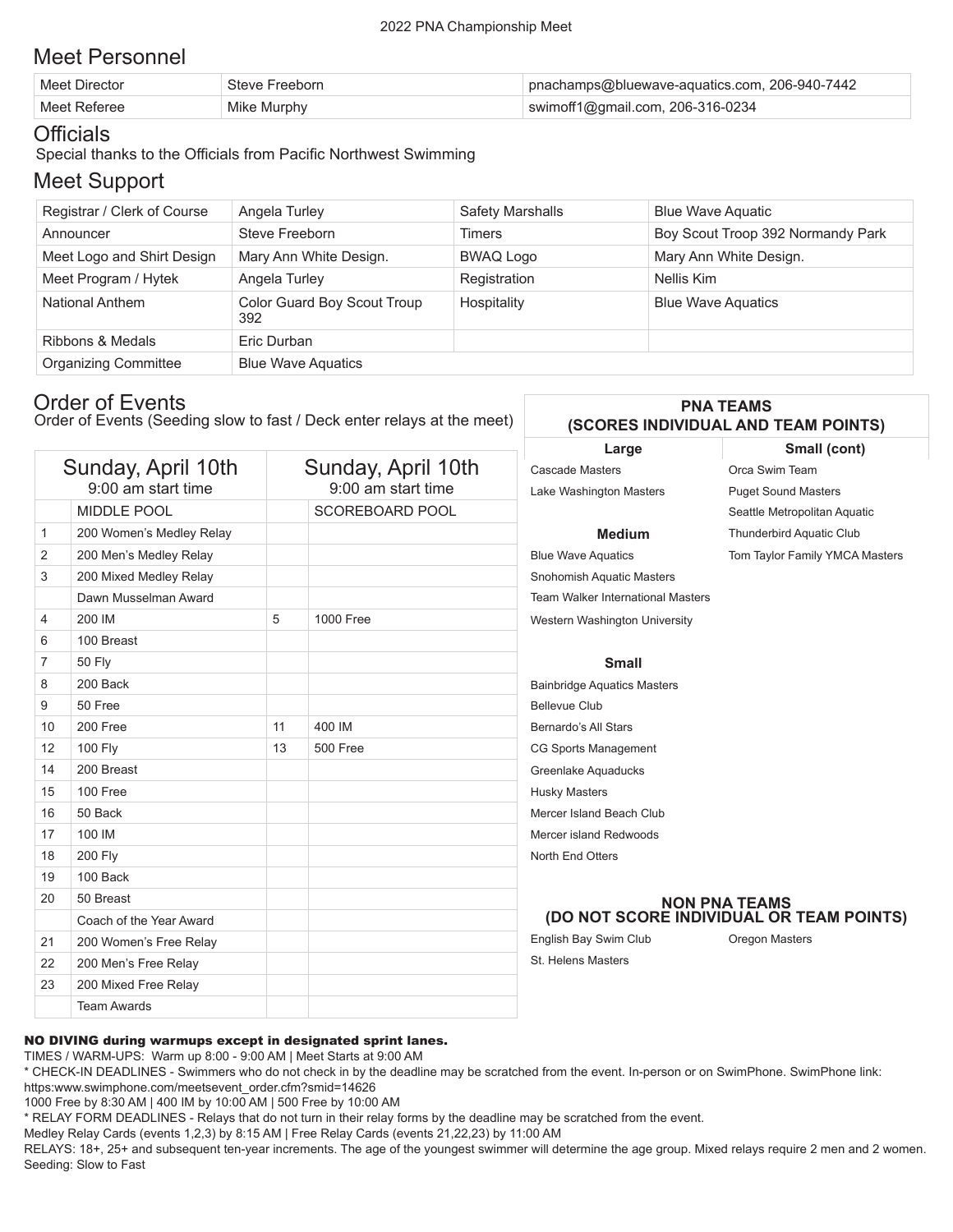### GENERAL MEET INFORMATION

**LOCATION**: Weyerhaeuser King County Aquatic Center, 650 SW Campus Drive, Federal Way WA 98023 206-296-4444. **FACILITY**: 50 meter championship pool set up as 2 25 yard courses, each with 9 foot wide lanes and a water depth range of 9' - 10.5'. The length of the competition course is in compliance and on file with USMS in accordance with articles 105.1.7 and 107.2.1, but as a bulkhead course, is subject to lenght confirmation. Eligibility of times for USMS Top 10 and records will be contingent on verification of bulkhead placement. **WARM-UPS**: We expect to be able to use the dive tank for continuous warm up and warm down through the duration of the meet. However, because of King County Aquatic Center staffing/lifeguard issues that may not be possible. We may not know until the days leading up to the meet. In the event there is no dive tank availability, in order to comply with the USMS rule that there be made available warm up and warm down through the duration of the meet, we will have to make available 3 lanes in the distance race pool for continuous warm up and warm down. If this occurs, we may be limited to 5 competition lanes in the distance events, which could adversely impact any proposed timeline for the events.

**TIMING SYSTEM:** The primary timing system will be automatic timing (Omega). Times may be submitted for USMS records and USMS Top 10 consideration.

**CONCESSIONS**: No concessions available. Please bring your own snacks.

**RULES**: Current USMS Rules will govern the meet. Strictly forbidden: using hand paddles, fins or kick boards in warm-up areas; diving in warm-up areas unless in designated sprint lanes.

**AGE GROUPS**: Age groups will be based upon the swimmer's age on April 10th, 2022. For Individual events: 18-24, 25-29, and five - year age groups as high as necessary. For relays: 18+, 25+, 35+, and 10-year increments as high as necessary to accomodate all swimmers. The age the the youngest relay swimmer determines the age group of the relay.

**ELIGIBILITY**: Open to all 2022 USMS registered Masters swimmers or foreign registered swimmers 18 and above as of April 10th 2022. Age groups based on the swimmer's age as of the first day of the meet.

**ENTRY LIMITS**: Swimmers are limited to a total of six individual events for the meet and may swim no more than six individual events on any day. Swimmers may swim in an unlimited number of relay events, but may swim only once per relay event.

**PNA TEAM CATEGORIES**: Eligible PNA teams will be divided into three categories (large, medium, and small) based on the number of swimmers entered from each team in the meet. Category assignments will be made after the meet entry deadline and announced during the meet.

**SCORING**: The meet shall be scored from places 1 through 8 in every age group for every event. Individual events will be scored 9 - 7 - 6 - 5 - 4 - 3 - 2 - 1. Relays score double the individual points. Non-PNA swimmers will not score points and will not displace PNA swimmers from scoring points.

**INDIVIDUAL AWARDS**: PNA Championship ribbons will be awarded 1st through 6th place in every age group in event. PNA medals can be purchased for \$2.00 each.

**SPECIAL AWARDS**: The 2022 PNA Coach of the Year and 2022 PNA Inspirational Swimmer Award, named in honor of Dawn Musselman, will be presented during the meet.

**TEAM AWARDS**: Team trophies will be awarded, at the conclusion of the meet, to the top three teams in each division: [A = Large Division, AA - Medium Division, and AAA - Small Division].

### STARTS

**FALSE STARTS**: If the starting signal sounds before a false start has been declared, the race will continue and the swimmer or swimmers who false started will be disqualified at the completion of the race.

**WHISTLE STARTS**: A series of whistles notify swimmers in the upcoming heat to make final preperations for the start, including removing sweats, etc. Next, the referee will blow a long whistle. This signifies to swimmers that it is time to get into position. For forward starts, stand on the block with at least one foot at the front of the block. For backstroke starts there will be two long whistles. The first long whistle signals swimmers to enter the water. The second long whistle signals the swimmers to return to the starting position. For both forward starts and backstroke starts, the referee will stretch his/her arm out to signify to the starter that everyone is in position. The starter may then give optional instructions, such as the event, stroke, and distance, and will then give the command 'take your mark'.

**SEEDING**: Seeding for all events will be slow-to-fast. Women and men will swim in combined heats. All individual events 400 yards or less will be pre-seeded. All individual events greater than 400 yards and all relays require check-in and will be deck seeded.



There are more than 18 million swimming pools and hot tubs in the USA. Yet, according to the Centers for Disease Control, 37% of American adults cannot swim the length of a pool. Every day, about 10 people die from drowning. The majority of unintentional drowning victims are adults. Drowning ranks fifth among the leading causes of unintentional injury death in the United States. The CDC identifies a variety of factors that can influence drowning risk, including the lack of swimming ability. Research also shows that the children of adults who don't know how to swim are at a greater risk of not learning to swim, which increases their risk of drowning.

The purpose of SSLF is to advocate and raise awareness, and to serve as a resource for programs providing adult learn-to-swim lessons. We solicit charitable contributions and provide grants to SSLF program providers.

Our hope is that once an adult learns to swim or improves their swimming skills, they will have the confidence and desire to continue swimming in a Masters Swimming program and experience the lifelong

**www.usms.org/giving** fidence and desire to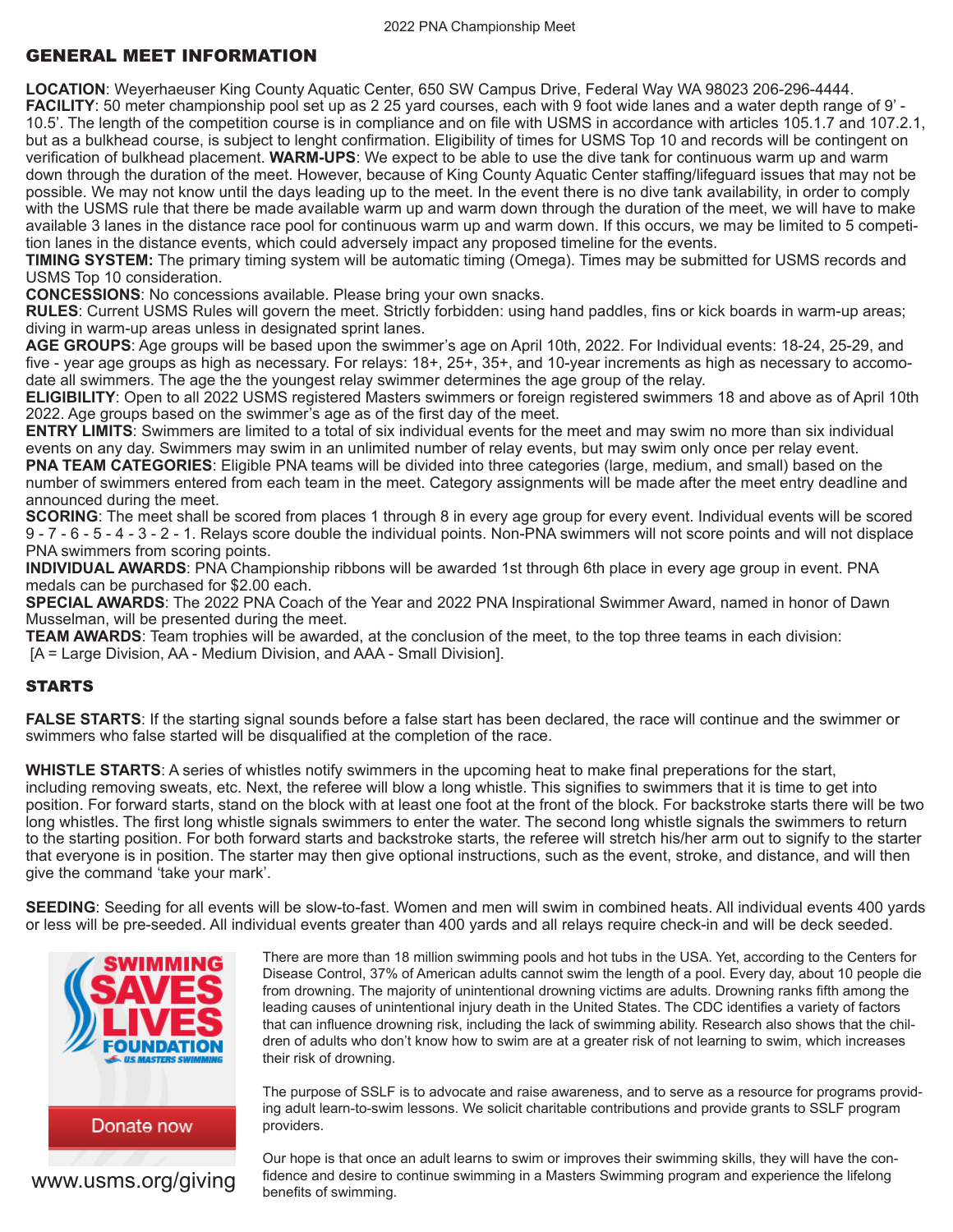# Meet Timeline

|                  |                               | <b>Middle Pool</b> |                |                   | <b>Scoreboard Pool</b> |              |                   |
|------------------|-------------------------------|--------------------|----------------|-------------------|------------------------|--------------|-------------------|
| Event#           | <b>Event</b>                  | <b>Entries</b>     | <b>Heats</b>   | <b>Start Time</b> | <b>Entries</b>         | <b>Heats</b> | <b>Start Time</b> |
| $\mathbf{1}$     | 200 Women's Medley Relay      |                    |                | $9:00$ am         |                        |              |                   |
| $\overline{2}$   | 200 Men's Medley Relay        |                    |                | $9:10$ am         |                        |              |                   |
| $\mathfrak{S}$   | 200 Mixed Medley Relay        |                    |                | $9:20$ am         |                        |              |                   |
|                  | Dawn Musselman Award Ceremony |                    |                | 9:30 am           |                        |              |                   |
| $\overline{4}$   | 200 IM                        | 30                 | $\overline{4}$ | 9:40 am           |                        |              |                   |
| 5                | 1000 Free                     |                    |                |                   | 23                     | 3            | 9:40 am           |
| $\overline{6}$   | 100 Breast                    | 50                 | $\overline{7}$ | 9:53 am           |                        |              |                   |
| $\overline{7}$   | <b>50 Fly</b>                 | 55                 | $\overline{7}$ | 10:07 am          |                        |              |                   |
| 8                | 200 Back                      | 18                 | 3              | 10:13 am          |                        |              |                   |
| $\boldsymbol{9}$ | 50 Free                       | 75                 | 10             | 10:25 am          |                        |              |                   |
| 10               | 200 Free                      | 40                 | 5              | 10:34 am          |                        |              |                   |
| 11               | 400 IM                        |                    |                |                   | 8                      | $\mathbf{1}$ | 10:41 am          |
| 12               | 100 Fly                       | 24                 | 3              | 10:48 am          |                        |              |                   |
| 13               | 500 Free                      |                    |                |                   | 39                     | 5            | 10:49 am          |
| 14               | 200 Breast                    | 16                 | $\overline{2}$ | 10:53 am          |                        |              |                   |
| 15               | 100 Free                      | 67                 | $9\,$          | 11:02 am          |                        |              |                   |
| 16               | 50 Back                       | 34                 | 5              | 11:15 am          |                        |              |                   |
| 17               | 100 IM                        | 63                 | 8              | 11:24 am          |                        |              |                   |
| 18               | <b>200 Fly</b>                | 6                  | $\mathbf{1}$   | 11:38 am          |                        |              |                   |
| 19               | 100 Back                      | 47                 | $6\phantom{1}$ | 11:42 am          |                        |              |                   |
| 20               | 50 Breast                     | 52                 | $\overline{7}$ | 11:57 am          |                        |              |                   |
|                  | Coach of the Year Award       |                    |                | 12:15 pm          |                        |              |                   |
| 21               | 200 Women's Free Relay        |                    |                | 12:25 pm          |                        |              |                   |
| 22               | 200 Men's Free Relay          |                    |                | 12:35 pm          |                        |              |                   |
| 23               | 200 Mixed Free Relay          |                    |                | 12:45 pm          |                        |              |                   |
|                  | <b>Team Awards</b>            |                    |                | 12:55 pm          |                        |              |                   |
|                  | End of Session                |                    |                | 12:55 pm          |                        |              | 11:27 am          |

# Meet Program

SCOREBOARD POOL - If we are unable to use the dive tank for warm-up/warm-down we will take 3 lanes in the scoreboard pool for this purpose. This will leave 5 lanes for competition. Approximate timeline with 5 lanes #5 1000 Free start @ 9:40 AM, #11 400 IM start @ 11:10 am, #13 500 Free start @ 11:25 am and end of session 12:24 pm

RELAY EVENTS - Relay events indicate there are no entries for the event. The events will be seeded after relay cards have been turned in

DISTANCE EVENTS - Postive check-in at the Clerk of Course or on SwimPhone. SwimPhone link https://www.swimphone.com/ meetsevent\_order.cfm?smid=14626.

MEET TIMELINE - assumes a 45 second interval / back + 15 seconds

# **USA REGISTERED SWIMMERS**

If you would like your times forwarded to the USA SWIMS database, please see Referee Mike Murphy. Let Mike know what event / heat you will be swimming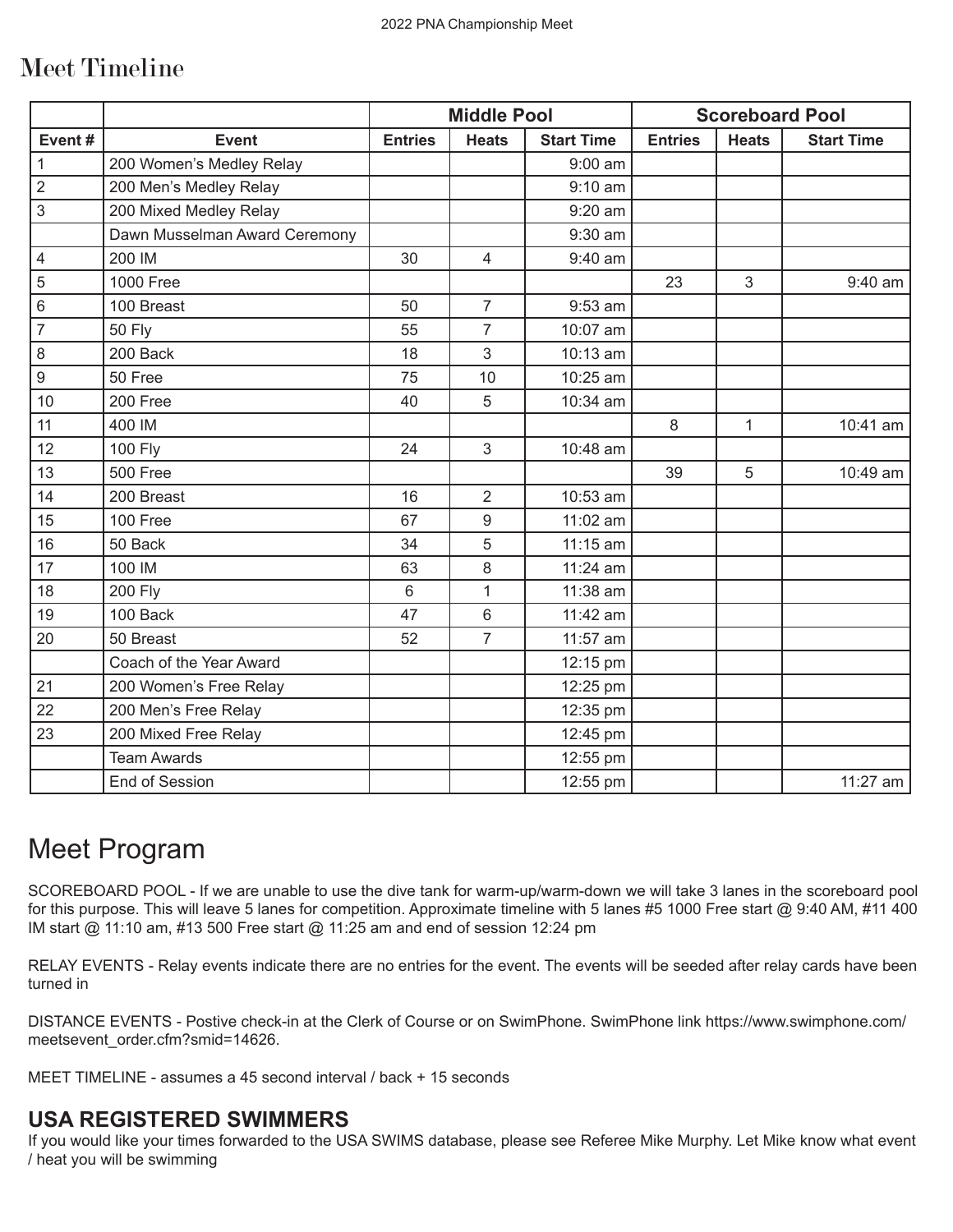**Hosted by Blue Wave Aquatics**

**Meet Program**

| Event 1 Women 200 Yard Medley Relay                |                            |                                                    |                  |
|----------------------------------------------------|----------------------------|----------------------------------------------------|------------------|
| 18+ PNA: 1:55.40 4/14/2013                         |                            | <b>PSM</b>                                         |                  |
| D PALUMBO, K SCHAEFFER, B BOGACHUS, M CHANG        |                            |                                                    |                  |
| 18+ NATL: 1:45.34 4/24/2015                        |                            | THE OLYMPIC CLU                                    |                  |
| A SENKO, K MCGRAW, K KASTES, K MURPHY              |                            |                                                    |                  |
|                                                    | 25+ PNA: 1:51.99 4/12/2015 | <b>PSM</b>                                         |                  |
| C HELGASON, P DINKEL, J G KING, K A BYERS          |                            |                                                    |                  |
| 25+ NATL: 1:45.01 5/4/2008                         |                            | <b>SOUTHERN METHOD</b>                             |                  |
| L OBERSTAR-BROWN, K MCCLELLAND, L HOLT, D DIEZI    |                            |                                                    |                  |
| 35+ PNA: 1:51.95 5/1/2011                          |                            | <b>PNA</b>                                         |                  |
| S HART, H A WERNER, L A DAHL, K S JETER            |                            |                                                    |                  |
| 35+ NATL: 1:48.55 5/14/2006                        |                            | <b>COLORADO MASTER</b>                             |                  |
| S HART, S VON DER LIPPE, E CAMPBELL, K GARNIER     |                            |                                                    |                  |
| 45+ PNA: 2:00.29 5/4/2014                          |                            | <b>PSM</b>                                         |                  |
| L PACE, H WERNER, S BULLOCK, L DAHL                |                            |                                                    |                  |
| 45+ NATL: 1:51.83 5/12/2018                        |                            | <b>NORTH CAROLINA</b>                              |                  |
| <b>J BUCKLEY, S DUNN, E BRAUN, A HOLLAND</b>       |                            |                                                    |                  |
|                                                    | 55+ PNA: 2:04.50 4/26/2015 | <b>PSM</b>                                         |                  |
| Z COURTNEY, L CHAPMAN, C M DAVIS, M B LIPPOLD      |                            |                                                    |                  |
| 55+ NATL:                                          | 1:59.24 4/29/2017          | <b>PALM BEACH MAST</b>                             |                  |
| K PIPES, C WENZEL, E JONES, K TREIBLE SLATON       |                            |                                                    |                  |
| Team                                               |                            | Relay Seed Time                                    |                  |
| No entries for event<br>---                        |                            |                                                    |                  |
|                                                    |                            |                                                    |                  |
| Event 2 Men 200 Yard Medley Relay                  |                            |                                                    |                  |
| 18+ PNA:                                           | 1:38.26 4/15/2018          | <b>PSM</b>                                         |                  |
| S MEHTA, J KOTYNIA, R COLELLA, B SWEDBERG          |                            |                                                    |                  |
| 18+ NATL: 1:26.71 5/2/2014                         |                            | THE OLYMPIC CLU                                    |                  |
| A SAETA, N KOON, N ADRIAN, A ERVIN                 |                            |                                                    |                  |
|                                                    | 25+ PNA: 1:34.30 4/12/2015 | <b>PSM</b>                                         |                  |
| T O GRAY, J KOTYNIA, C CHAPMAN, C CONROY           |                            |                                                    |                  |
| 25+ NATL: 1:27.81 4/29/2017                        |                            | <b>GOLDEN ROAD AQU</b>                             |                  |
| R LOCHTE, M ALEXANDROV, T COX, L PECHMANN          |                            |                                                    |                  |
|                                                    | 35+ PNA: 1:41.68 4/29/2012 | <b>PNA</b>                                         |                  |
| <b>J KEPPELER, D E KAYS, T DOHERTY, K RICE</b>     |                            |                                                    |                  |
|                                                    |                            | 35+ NATL: 1:33.66 5/12/2018 THE OLYMPIC CLU        |                  |
| T WANG, T HOLSMAN, M MARSHALL, S GREENWOOD         |                            |                                                    |                  |
| 45+ PNA:                                           | 1:42.79 4/25/2019          | <b>PSM</b>                                         |                  |
| M O NYGREN, V CARMOSINO, B JONES, L CHALENDAR      |                            |                                                    |                  |
| 45+ NATL:                                          | 1:36.56 5/23/2010          | <b>GEORGIA MASTERS</b>                             |                  |
| E ERICSON, C WEISSMAN, B BUGG, M ELLISON           |                            |                                                    |                  |
| 55+ PNA:                                           | 1:45.05 4/25/2019          | <b>PSM</b>                                         |                  |
| C HAYNIE, D PHILLIPS, B HERING, B SOUVIRAA-LABASTI |                            |                                                    |                  |
| 55+ NATL:                                          | 1:45.05 4/28/2019          | <b>PUGET SOUND MAS</b>                             |                  |
|                                                    |                            |                                                    |                  |
|                                                    |                            | C HAYNIE, D PHILLIPS, B HERING, B SOUVIRAA-LABASTI |                  |
| Team                                               | Relay                      |                                                    | <b>Seed Time</b> |
| No entries for event<br>---                        |                            |                                                    |                  |

|                                                 |                            | Event 3 Mixed 200 Yard Medley Relay |                    |  |  |  |  |  |
|-------------------------------------------------|----------------------------|-------------------------------------|--------------------|--|--|--|--|--|
| 18+W PNA:                                       | 1:55.40 4/14/2013          | <b>PSM</b>                          |                    |  |  |  |  |  |
| D PALUMBO, K SCHAEFFER, B BOGACHUS, M CHANG     |                            |                                     |                    |  |  |  |  |  |
| 18+W NATL: 1:45.34 4/24/2015                    |                            | THE OLYMPIC CLU                     |                    |  |  |  |  |  |
| A SENKO, K MCGRAW, K KASTES, K MURPHY           |                            |                                     |                    |  |  |  |  |  |
| 25+W PNA: 1:51.99 4/12/2015                     |                            | <b>PSM</b>                          |                    |  |  |  |  |  |
| C HELGASON, P DINKEL, J G KING, K A BYERS       |                            |                                     |                    |  |  |  |  |  |
| 25+W NATL: 1:45.01 5/4/2008                     |                            | <b>SOUTHERN METHOD</b>              |                    |  |  |  |  |  |
| L OBERSTAR-BROWN, K MCCLELLAND, L HOLT, D DIEZI |                            |                                     |                    |  |  |  |  |  |
| 35+W PNA: 1:51.95 5/1/2011                      |                            | <b>PNA</b>                          |                    |  |  |  |  |  |
| S HART, H A WERNER, L A DAHL, K S JETER         |                            |                                     |                    |  |  |  |  |  |
| 35+W NATL: 1:48.55 5/14/2006                    |                            | <b>COLORADO MASTER</b>              |                    |  |  |  |  |  |
| S HART, S VON DER LIPPE, E CAMPBELL, K GARNIER  |                            |                                     |                    |  |  |  |  |  |
| $45+W$ PNA:                                     | $2:00.29$ 5/4/2014         | <b>PSM</b>                          |                    |  |  |  |  |  |
| L PACE, H WERNER, S BULLOCK, L DAHL             |                            |                                     |                    |  |  |  |  |  |
| 45+W NATL: 1:51.83 5/12/2018                    |                            | <b>NORTH CAROLINA</b>               |                    |  |  |  |  |  |
| J BUCKLEY, S DUNN, E BRAUN, A HOLLAND           |                            |                                     |                    |  |  |  |  |  |
| 55+W PNA: 2:04.50 4/26/2015                     |                            | <b>PSM</b>                          |                    |  |  |  |  |  |
| Z COURTNEY, L CHAPMAN, C M DAVIS, M B LIPPOLD   |                            |                                     |                    |  |  |  |  |  |
| 55+W NATL:                                      |                            | 1:59.24 4/29/2017 PALM BEACH MAST   |                    |  |  |  |  |  |
| K PIPES, C WENZEL, E JONES, K TREIBLE SLATON    |                            |                                     |                    |  |  |  |  |  |
| <b>Team</b>                                     |                            | Relay                               | <b>Seed Time</b>   |  |  |  |  |  |
| No entries for event<br>aaa in                  |                            |                                     |                    |  |  |  |  |  |
|                                                 |                            |                                     |                    |  |  |  |  |  |
| Event 4 Mixed 200 Yard IM                       |                            |                                     |                    |  |  |  |  |  |
| 18+W PNA: 2:04.30 4/15/2012                     |                            | <b>PALOMA DINKEL</b>                |                    |  |  |  |  |  |
| 18+W NATL: 1:54.20 12/4/2014                    |                            | <b>KATIE MEILI</b>                  |                    |  |  |  |  |  |
|                                                 |                            |                                     |                    |  |  |  |  |  |
|                                                 | 25+W PNA: 1:59.69 2/6/2010 | <b>MEGAN JENDRICK</b>               |                    |  |  |  |  |  |
| 25+W NATL: 1:57.56 12/5/2013                    |                            | <b>JUSTINE MUELLER</b>              |                    |  |  |  |  |  |
| 30+W PNA: 2:13.21 5/20/2007                     |                            | <b>MAUREEN REA</b>                  |                    |  |  |  |  |  |
| 30+W NATL: 1:58.80 3/11/2009                    |                            | <b>ERIKA ERNDL</b>                  |                    |  |  |  |  |  |
| 35+W PNA: 2:14.94 5/9/2013                      |                            | <b>SUSAN WETSTONE</b>               |                    |  |  |  |  |  |
| 35+W NATL: 2:05.24 3/14/1998                    |                            | <b>K PIPES-NEILSEN</b>              |                    |  |  |  |  |  |
| $40+W$ PNA: $2:20.17$ $5/22/2005$               |                            | <b>LISA PACE</b>                    |                    |  |  |  |  |  |
| 40+W NATL: 2:04.85 5/4/2008                     |                            | <b>S VON DER LIPPE</b>              |                    |  |  |  |  |  |
|                                                 |                            |                                     |                    |  |  |  |  |  |
| Lane Name                                       |                            | Age Team                            | <b>Seed Time</b>   |  |  |  |  |  |
| Heat 1 of 4 Finals                              |                            |                                     | 3:45.01            |  |  |  |  |  |
| 2<br>McLean, Laura                              |                            | W56 Bernardo's All S-36             |                    |  |  |  |  |  |
| 3<br>Arns, Katherine                            | W33                        | Blue Wave Aquati-36                 | 3:30.00            |  |  |  |  |  |
| 4<br>Hoffman, Wendy                             | W59                        | Puget Sound Mast-36                 | 3:06.00            |  |  |  |  |  |
| 5<br>Hope, Carolyn                              | W51                        | Cascade Masters-36                  | 3:20.00            |  |  |  |  |  |
| Dumouchel, Denise<br>6                          | W59                        | Bainbridge Aquat-36                 | 3:41.51            |  |  |  |  |  |
| 7<br>Farin, Lisa                                | W64                        | North End Otters-36                 | 3:50.00            |  |  |  |  |  |
| Heat 2 of 4 Finals                              |                            |                                     |                    |  |  |  |  |  |
| $\mathbf{1}$<br>Fogg, Stephen                   | M73                        | Team Walker Inte-36                 | 3:00.27            |  |  |  |  |  |
| 2<br>Underbrink, Dan                            | M65                        | Team Walker Inte-36                 | 2:57.49            |  |  |  |  |  |
| 3<br>Li, Ran                                    | M33                        | Snohomish Aquati-36                 | 2:47.21            |  |  |  |  |  |
| 4<br>Tujo, Christian                            | M50                        | Oregon Masters-37                   | 2:40.50            |  |  |  |  |  |
| 5<br>Polidori, Wendy                            | W52                        | Snohomish Aquati-36                 | 2:43.88            |  |  |  |  |  |
| 6<br>Outerson, Jenell D                         | W54                        | Blue Wave Aquati-36                 | 2:50.00            |  |  |  |  |  |
| 7<br>Smith, Marysia<br>8<br>Troupe, Curtis      | W22<br>M65                 | Western Washingt-36<br>UC36         | 3:00.00<br>3:05.50 |  |  |  |  |  |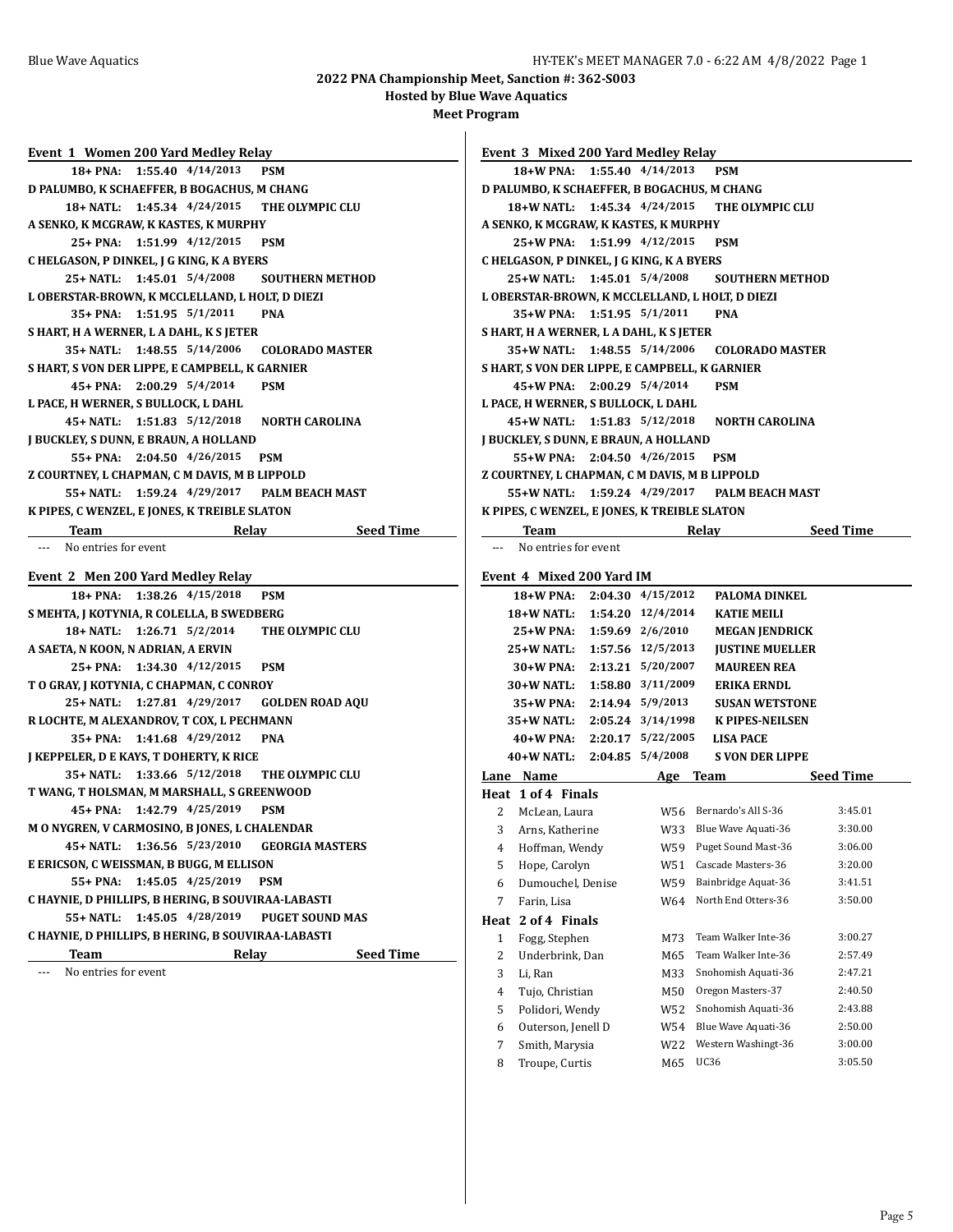**Hosted by Blue Wave Aquatics**

**Meet Program**

### **Heat 3 Finals (#4 Mixed 200 Yard IM)**

| 1    | Yamamoto, Jin     | M47             | Lake Washington-36  | 2:35.01 |
|------|-------------------|-----------------|---------------------|---------|
| 2    | Ralstin, Madeline | W <sub>20</sub> | Blue Wave Aquati-36 | 2:32.51 |
| 3    | Loeser, Jonas E   | M22             | Western Washingt-36 | 2:30.00 |
| 4    | Yang, Erin        | W28             | Lake Washington-36  | 2:27.02 |
| 5    | Badran, Lianna M  | W48             | Bellevue Club-36    | 2:30.00 |
| 6    | Washburne, Brent  | M60             | Oregon Masters-37   | 2:32.02 |
| 7    | Wintermute, Logan | M25             | UC36                | 2:34.95 |
| 8    | Ralstin, Grace    | W <sub>20</sub> | Blue Wave Aquati-36 | 2:40.00 |
| Heat | 4 of 4 Finals     |                 |                     |         |
|      |                   |                 |                     |         |
| 1    | Sullivan, Scot    | M55             | Oregon Masters-37   | 2:15.90 |
| 2    | Alex, Casey       | M49             | Puget Sound Mast-36 | 2:11.90 |
| 3    | Gray, Trever      | M46             | Puget Sound Mast-36 | 2:05.79 |
| 4    | Hutchison, Thomas | M26             | CG Sports Manage-36 | 2:03.37 |
| 5    | Campea, Scott     | M47             | CG Sports Manage-36 | 2:03.90 |
| 6    | Petersen, Erik    | M33             | CG Sports Manage-36 | 2:07.43 |
| 7    | Stacy, Jessica L  | W32             | Oregon Masters-37   | 2:15.79 |
| 8    | Porter, Michael   | M55             | Lake Washington-36  | 2:20.00 |

### **Event 5 Mixed 1000 Yard Freestyle**

| 18+W PNA: 11:12.98 4/26/2015      |           | <b>SYDNEY E ANDERSON</b> |
|-----------------------------------|-----------|--------------------------|
| 18+W NATL: 10:12.42               | 3/31/2012 | <b>LUANE ROWE</b>        |
| 25+W PNA: 11:03.79                | 1988      | <b>LISA M OBRIEN</b>     |
| 25+W NATL: 10:10.67               | 2/3/2017  | <b>HANNAH SAIZ</b>       |
| 30+W PNA: 10:57.30 4/8/2017       |           | <b>ALLISON L COX</b>     |
| $30+$ W NATL: 9:51.93 $4/15/2012$ |           | <b>DAWN HECKMAN</b>      |
| 35+W PNA: 10:43.03 5/9/1996       |           | <b>MARGEE CURRAN</b>     |
| 35+W NATL: 10:11.23 11/15/2014    |           | <b>HEIDI GEORGE</b>      |
| 40+W PNA: $10:51.34$ $5/9/2013$   |           | <b>HALEIGH A WERNER</b>  |
| 40+W NATL: 10:20.45 12/21/2003    |           | <b>K PIPES-NEILSEN</b>   |
| Name                              | Age       | Seed Time<br>Team        |

--- No entries for event Positive Check-In Required - See Psych Sheet PG 15

### **Event 6 Mixed 100 Yard Breaststroke**

|      | <b>18+W PNA:</b>        |         | $1:04.14$ $5/10/2018$ | <b>KATIE A KAESTNER</b>  |                  |
|------|-------------------------|---------|-----------------------|--------------------------|------------------|
|      | 18+W NATL:              | 58.71   | 12/5/2014             | <b>KATIE MEILI</b>       |                  |
|      | $25+W$ PNA:             | 59.58   | 2/6/2010              | <b>MEGAN JENDRICK</b>    |                  |
|      | $25+W$ NATL:            | 59.58   | 2/6/2010              | <b>MEGAN JENDRICK</b>    |                  |
|      | $30+W$ PNA:             | 1:09.78 | 4/10/2011             | <b>M.CHAMBERLIN</b>      |                  |
|      | $30+W$ NATL:            | 58.81   | 3/6/1922              | <b>DANIELLE HERRMANN</b> |                  |
|      | 35+W PNA:               | 1:11.40 | 4/11/2010             | <b>JEAN DILLON</b>       |                  |
|      | $35+W$ NATL:            | 1:01.88 | 4/25/2015             | <b>KATIE GLENN</b>       |                  |
|      | 40+W PNA:               | 1:09.07 | 4/29/2012             | <b>HALEIGH A WERNER</b>  |                  |
|      | $40+W$ NATL:            | 1:02.70 | 5/13/2018             | <b>KATIE GLENN</b>       |                  |
| Lane | Name                    |         | Age                   | Team                     | <b>Seed Time</b> |
|      | Heat 1 of 7 Finals      |         |                       |                          |                  |
| 3    | Guy, Brian M            |         | M52                   | Bainbridge Aquat-36      | 2:52.00          |
| 4    | Adkins-Narte. Heather D |         | W67                   | Bainbridge Aquat-36      | 2:10.00          |
| 5    | Bork, Holly             |         | W45                   | Blue Wave Aquati-36      | 2:11.00          |

### **Heat 2 of 7 Finals**

| 1            | Kratzer, Charlie     | M67 | Bainbridge Aquat-36 | 2:00.00 |
|--------------|----------------------|-----|---------------------|---------|
| 2            | Truong, Dominique    | M83 | Puget Sound Mast-36 | 1:52.00 |
| 3            | McLean, Laura        | W56 | Bernardo's All S-36 | 1:43.02 |
| 4            | Clark, Katherine S   | W45 | Cascade Masters-36  | 1:42.51 |
| 5            | Gettling, Janet      | W73 | Oregon Masters-37   | 1:43.00 |
| 6            | Schultz, Kait        | W20 | Western Washingt-36 | 1:43.03 |
| 7            | Ikeda, Paul          | M62 | Orca Swim Team-36   | 1:55.00 |
|              | Heat 3 of 7 Finals   |     |                     |         |
| 1            | Davidson, Anna       | W26 | Oregon Masters-37   | 1:35.49 |
| 2            | Hope, Carolyn        | W51 | Cascade Masters-36  | 1:35.00 |
| 3            | Underbrink, Dan      | M65 | Team Walker Inte-36 | 1:30.51 |
| 4            | Kawaoka, Rebecca     | W30 | Blue Wave Aquati-36 | 1:30.00 |
| 5            | Weiland, Mackenzie R | W25 | Cascade Masters-36  | 1:30.00 |
| 6            | Weiland, Maddie      | W23 | Cascade Masters-36  | 1:34.32 |
| 7            | Neuhaus, Scott J     | M67 | Team Walker Inte-36 | 1:35.13 |
| 8            | VanWormer, Jessa     | W23 | Western Washingt-36 | 1:37.84 |
| Heat         | 4 of 7 Finals        |     |                     |         |
| 1            | White, Robert        | M73 | Lake Washington-36  | 1:27.00 |
| 2            | Gibson, Kevin        | M48 | Cascade Masters-36  | 1:25.00 |
| 3            | Espinosa, Leo        | M61 | <b>UC36</b>         | 1:25.00 |
| 4            | Hoover, David        | M59 | Cascade Masters-36  | 1:23.50 |
| 5            | Chan, Chelsea        | W29 | Blue Wave Aquati-36 | 1:24.00 |
| 6            | Smith, Marysia       | W22 | Western Washingt-36 | 1:25.00 |
| 7            | Zilz, Lenny A        | M72 | Mercer Island Be-36 | 1:26.94 |
| 8            | Chapman, Linda       | W66 | Lake Washington-36  | 1:27.77 |
|              | Heat 5 of 7 Finals   |     |                     |         |
| $\mathbf{1}$ | Begalli, Brent A     | M25 | Western Washingt-36 | 1:22.03 |
| 2            | Lickwala, Holly      | W45 | Team Walker Inte-36 | 1:20.79 |
| 3            | Kolesov, Nick        | M23 | Cascade Masters-36  | 1:20.00 |
| 4            | Neff, John           | M31 | Snohomish Aquati-36 | 1:15.00 |
| 5            | Van Pelt, Darren     | M52 | Lake Washington-36  | 1:18.00 |
| 6            | Au, Wing Yun         | W21 | Lake Washington-36  | 1:20.00 |
| 7            | Lauzon, Chantal      | W48 | MSC                 | 1:21.60 |
| 8            | Outerson, Jenell D   | W54 | Blue Wave Aquati-36 | 1:23.00 |
|              | Heat 6 of 7 Finals   |     |                     |         |
| 1            | Yang, Erin           | W28 | Lake Washington-36  | 1:13.00 |
| 2            | Kelly, Sawyer        | M27 | Lake Washington-36  | 1:12.00 |
| 3            | Kelly, Steven        | M22 | Lake Washington-36  | 1:10.99 |
| 4            | Colella, Rodney P    | M54 | Cascade Masters-36  | 1:10.55 |
| 5            | Esko, Kevin          | M56 | Mercer Island Re-36 | 1:10.94 |
| 6            | Howell, Richard K    | M62 | Oregon Masters-37   | 1:11.00 |
| 7            | Calvo, Morena        | W34 | CG Sports Manage-36 | 1:12.05 |
| 8            | Scott, David         | M55 | Team Walker Inte-36 | 1:14.55 |
| Heat         | 7 of 7 Finals        |     |                     |         |
| 1            | Hao, Yawei           | M31 | Mercer Island Re-36 | 1:10.00 |
| 2            | Mehta, Sivan K       | M27 | Lake Washington-36  | 1:05.77 |
| 3            | Gordon, Paul R       | M32 | <b>UC36</b>         | 1:04.20 |
| 4            | Cutter, Christian    | M20 | <b>UC35</b>         | 57.53   |
| 5            | Campea, Scott        | M47 | CG Sports Manage-36 | 1:00.51 |
| 6            | Conroy, Chris        | M36 | CG Sports Manage-36 | 1:04.59 |
| 7            | Colella, Casey       | M27 | Cascade Masters-36  | 1:06.61 |
| 8            | Clark, Josaiah       | M25 | Cascade Masters-36  | 1:10.05 |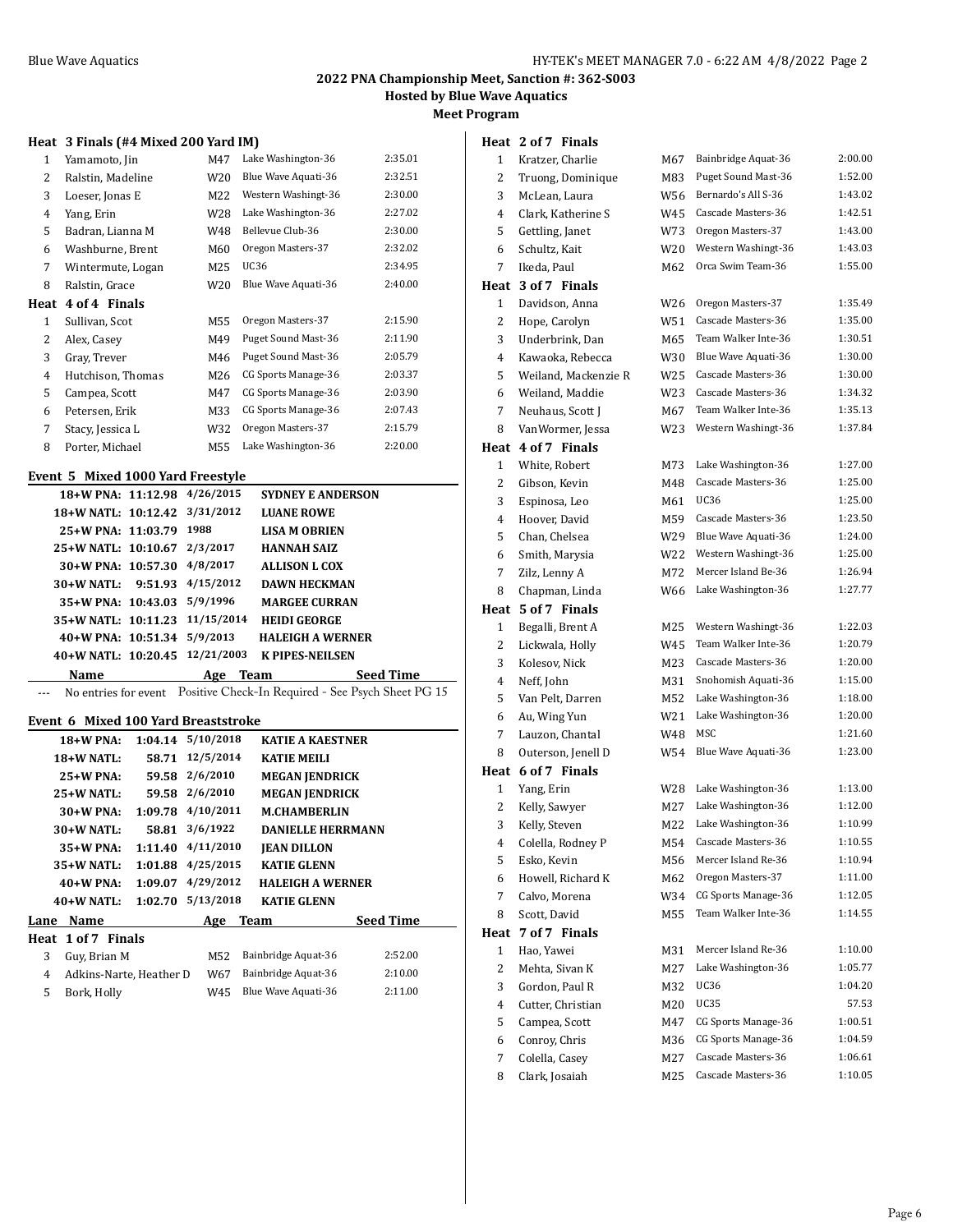### **2022 PNA Championship Meet, Sanction #: 362-S003**

**Hosted by Blue Wave Aquatics**

**Meet Program**

### **Heat 5 of 7 Finals**

|              | <b>Event 7 Mixed 50 Yard Butterfly</b> |                   |                          |                  |   | Heat 5 of 7 Finals                |                       |                         |                  |
|--------------|----------------------------------------|-------------------|--------------------------|------------------|---|-----------------------------------|-----------------------|-------------------------|------------------|
|              |                                        |                   |                          |                  | 1 | Hathaway, David                   | M61                   | Oregon Masters-37       | 30.11            |
|              | 18+W PNA:                              | 25.79 4/13/2014   | <b>JORDAN KING</b>       |                  | 2 | Yamamoto, Jin                     | M47                   | Lake Washington-36      | 30.03            |
|              | 18+W NATL:                             | 24.54 11/8/2009   | <b>DANA VOLLMER</b>      |                  | 3 | Bush, Gabe                        | M44                   | Blue Wave Aquati-36     | 29.99            |
|              | 25+W PNA:                              | 24.86 2/21/2010   | <b>MEGAN JENDRICK</b>    |                  | 4 | Seton, John                       | M63                   | Oregon Masters-37       | 29.00            |
|              | 25+W NATL:                             | 24.19 4/28/2017   | <b>DANIELLE HERRMANN</b> |                  | 5 | Takaki, Carlene                   | W37                   | Snohomish Aquati-36     | 29.00            |
|              | 30+W PNA:<br>27.09                     | 5/18/1997         | <b>TRISHA SCHWERZLER</b> |                  | 6 | Pence, Braden C                   | M39                   | Cascade Masters-36      | 30.00            |
|              | 30+W NATL:                             | 24.18 $4/15/2000$ | <b>ANGEL MARTINO</b>     |                  | 7 | Castle, Matt                      | M50                   | Thunderbird Aqua-36     | 30.08            |
|              | 35+W PNA:                              | 26.86 4/3/2011    | <b>SHERI HART</b>        |                  | 8 | Begalli, Brent A                  | M25                   | Western Washingt-36     | 30.39            |
|              | 35+W NATL:                             | 25.04 4/28/2017   | <b>NORIKO INADA</b>      |                  |   | Heat 6 of 7 Finals                |                       |                         |                  |
|              | 40+W PNA:                              | 26.25 5/1/2011    | <b>SHERI HART</b>        |                  | 1 | McCarty, David                    | M57                   | Lake Washington-36      | 29.00            |
|              | 40+W NATL:                             | 25.14 5/10/2009   | <b>S VON DER LIPPE</b>   |                  | 2 | Elliott, Thomas                   | M46                   | Team Walker Inte-36     | 29.00            |
|              | Lane Name                              |                   | Age Team                 | <b>Seed Time</b> | 3 | Davidson, Daniel                  | M30                   | St Helens Maste-37      | 28.00            |
|              | Heat 1 of 7 Finals                     |                   |                          |                  | 4 | Mcclafferty, Christine            | W48                   | Oregon Masters-37       | 27.91            |
| $\mathbf{1}$ | Ward, Joy                              | W79               | Oregon Masters-37        | 51.00            | 5 | Wu, Joanna                        | W27                   | Blue Wave Aquati-36     | 28.00            |
| 2            | Arns, Katherine                        | W33               | Blue Wave Aquati-36      | 47.00            | 6 | Cermak, Gerald                    | M58                   | Puget Sound Mast-36     | 28.84            |
| 3            | Farmer, Samantha                       | W21               | Western Washingt-36      | 43.00            | 7 | Gemperline, Quinn                 | M30                   | Husky Masters-36        | 29.00            |
| 4            | Osborne, Rae                           | W19               | Western Washingt-36      | 40.21            | 8 | Ni, Jake                          | M28                   | Lake Washington-36      | 29.00            |
| 5            | Hoffman, Wendy                         | W59               | Puget Sound Mast-36      | 43.00            |   | Heat 7 of 7 Finals                |                       |                         |                  |
| 6            | Jacobs, Candace                        | W69               | Team Walker Inte-36      | 43.24            | 1 | Washburne, Brent                  | M60                   | Oregon Masters-37       | 27.42            |
| 7            | Wolfe, Amy R                           | W52               | Bernardo's All S-36      | 49.00            | 2 | Whitbeck, David                   | M39                   | Lake Washington-36      | 27.08            |
| Heat         | 2 of 7 Finals                          |                   |                          |                  | 3 | Power, Michael                    | M54                   | Oregon Masters-37       | 25.76            |
| 1            | Schaufler, Kirby                       | M62               | Snohomish Aquati-36      | 38.88            | 4 | Repeta, Alex                      | M23                   | Lake Washington-36      | 23.00            |
| 2            | York, Sandi                            | W45               | Thunderbird Aqua-36      | 38.00            | 5 | Mullen, Gary J                    | M36                   | Snohomish Aquati-36     | 24.46            |
| 3            | Wood, Jason                            | M44               | <b>UC36</b>              | 37.94            | 6 | Jeffery, Shawn                    | M42                   | UC36                    | 27.00            |
| 4            | Van Pelt, Darren                       | M52               | Lake Washington-36       | 36.00            | 7 | Stacy, Jessica L                  | W32                   | Oregon Masters-37       | 27.21            |
| 5            | Mellick, Kimberly                      | W43               | Blue Wave Aquati-36      | 36.35            | 8 | Skinner, Sonja                    | W45                   | Oregon Masters-37       | 27.84            |
| 6            | Fitzgerald, Robert                     | M70               | Snohomish Aquati-36      | 38.00            |   |                                   |                       |                         |                  |
| 7            | Salmi, Jenny M                         | W49               | Lake Washington-36       | 38.50            |   | Event 8 Mixed 200 Yard Backstroke |                       |                         |                  |
| 8            | Thomas, Ben                            | M33               | UC36                     | 40.00            |   | 18+W PNA:                         | $2:10.34$ $5/18/1997$ | M.JENKINS               |                  |
|              | Heat 3 of 7 Finals                     |                   |                          |                  |   | 18+W NATL:                        | 1:59.22 4/30/2000     | <b>SARA SCHWEITZER</b>  |                  |
| 1            | Block, Jonathan                        | M39               | Snohomish Aquati-36      | 35.40            |   | 25+W PNA:                         | $2:10.23$ $4/11/2015$ | <b>JORDAN G KING</b>    |                  |
| 2            | McKinnon, Courtney                     | W30               | Husky Masters-36         | 35.00            |   | 25+W NATL:                        | 1:56.87 2/28/2015     | <b>F PELLEGRINI</b>     |                  |
| 3            | Chan, Chelsea                          | W29               | Blue Wave Aquati-36      | 34.00            |   | 30+W PNA:                         | 2:09.33 4/5/1992      | ZENA HERRMANN           |                  |
| 4            | Li, Ran                                | M33               | Snohomish Aquati-36      | 33.00            |   | 30+W NATL:                        | 1:59.93 2/19/1996     | <b>K PIPES-NEILSEN</b>  |                  |
| 5            | Troupe, Curtis                         | M65               | <b>UC36</b>              | 33.90            |   | 35+W PNA:                         | 2:10.93 5/18/1997     | ZENA COURTNEY           |                  |
| 6            | Scott, Michael                         | M35               | Lake Washington-36       | 34.68            |   | 35+W NATL:                        | 2:00.54 3/14/1998     | <b>K PIPES-NEILSEN</b>  |                  |
| 7            | Sargent, Andrew                        | M20               | Western Washingt-36      | 35.00            |   | 40+W PNA:                         | 2:13.58 5/20/2001     | <b>ZENA COURTNEY</b>    |                  |
| 8            | Marsh-Limm, Margo                      | W54               | Snohomish Aquati-36      | 36.00            |   | 40+W NATL:                        | 2:03.61 7/25/1921     | <b>JENNIFER MIHALIK</b> |                  |
|              | Heat 4 of 7 Finals                     |                   |                          |                  |   | Lane Name                         |                       | Age Team                | <b>Seed Time</b> |
| 1            | Ness, Erik                             | M52               | UC36                     | 33.00            |   | Heat 1 of 3 Finals                |                       |                         |                  |
| 2            | Wright, Larry E                        | M73               | UC36                     | 32.50            | 3 | Farin, Lisa                       | W64                   | North End Otters-36     | 3:45.00          |
| 3            | Wintermute, Logan                      | M25               | <b>UC36</b>              | 32.00            | 4 | Neely, Wendy                      | W47                   | Blue Wave Aquati-36     | 3:24.88          |
| 4            | Nimb, Peter                            | M57               | Bainbridge Aquat-36      | 31.50            | 5 | Dumouchel, Denise                 | W59                   | Bainbridge Aquat-36     | 3:45.00          |
| 5            | Wahlstrom, Colleen                     | W45               | Team Walker Inte-36      | 31.80            |   | Heat 2 of 3 Finals                |                       |                         |                  |
| 6            | Yasukochi, Emily T                     | W44               | Thunderbird Aqua-36      | 32.22            | 1 | Stribling Geldien, Gail           | W41                   | Blue Wave Aquati-36     | 3:03.89          |
| 7            | Ralstin, Madeline                      | W <sub>20</sub>   | Blue Wave Aquati-36      | 32.50            | 2 | Neuhaus, Scott J                  | M67                   | Team Walker Inte-36     | 2:59.62          |
| 8            | Cyger, Erin                            | W50               | Bainbridge Aquat-36      | 33.00            | 3 | Knowlton, Bill                    | M69                   | UC36                    | 2:50.00          |
|              |                                        |                   |                          |                  | 4 | Takaki, Carlene                   | W37                   | Snohomish Aquati-36     | 2:35.00          |
|              |                                        |                   |                          |                  | 5 | Weiland, Mackenzie R              | W <sub>25</sub>       | Cascade Masters-36      | 2:45.00          |

| Heat                 | 1 of 3 Finals                     |                    |                        |                                             |                  |
|----------------------|-----------------------------------|--------------------|------------------------|---------------------------------------------|------------------|
| Lane                 | Name                              |                    | Age                    | <b>Team</b>                                 | <b>Seed Time</b> |
|                      | 40+W NATL:                        | 2:03.61            | 7/25/1921              | <b>JENNIFER MIHALIK</b>                     |                  |
|                      | 40+W PNA:                         | 2:13.58            | 5/20/2001              | <b>ZENA COURTNEY</b>                        |                  |
|                      | 35+W NATL:                        | 2:00.54            | 3/14/1998              | <b>K PIPES-NEILSEN</b>                      |                  |
|                      | 35+W PNA:                         | 2:10.93            | 5/18/1997              | <b>ZENA COURTNEY</b>                        |                  |
|                      | 30+W NATL:                        | 1:59.93            | 2/19/1996              | <b>K PIPES-NEILSEN</b>                      |                  |
|                      | 30+W PNA:                         | 2:09.33            | 4/5/1992               | <b>ZENA HERRMANN</b>                        |                  |
|                      | 25+W PNA:<br>$25+W$ NATL:         | 2:10.23<br>1:56.87 | 2/28/2015              | <b>JORDAN G KING</b><br><b>F PELLEGRINI</b> |                  |
|                      | 18+W NATL:                        | 1:59.22            | 4/30/2000<br>4/11/2015 | <b>SARA SCHWEITZER</b>                      |                  |
|                      | 18+W PNA:                         | 2:10.34            | 5/18/1997              | <b>M.JENKINS</b>                            |                  |
|                      | Event 8 Mixed 200 Yard Backstroke |                    |                        |                                             |                  |
|                      |                                   |                    |                        |                                             |                  |
| 8                    | Skinner, Sonja                    |                    | W45                    | Oregon Masters-37                           | 27.84            |
| 7                    | Stacy, Jessica L                  |                    | W32                    | Oregon Masters-37                           | 27.21            |
| 6                    | Jeffery, Shawn                    |                    | M42                    | UC36                                        | 27.00            |
| 5                    | Mullen, Gary J                    |                    | M36                    | Snohomish Aquati-36                         | 24.46            |
| $\overline{4}$       | Repeta, Alex                      |                    | M23                    | Lake Washington-36                          | 23.00            |
| 3                    | Power, Michael                    |                    | M54                    | Oregon Masters-37                           | 25.76            |
| 2                    | Whitbeck, David                   |                    | M39                    | Lake Washington-36                          | 27.08            |
| 1                    | Washburne, Brent                  |                    | M60                    | Oregon Masters-37                           | 27.42            |
| Heat                 | 7 of 7 Finals                     |                    |                        |                                             |                  |
| 8                    | Ni, Jake                          |                    | M28                    | Lake Washington-36                          | 29.00            |
| 7                    | Gemperline, Quinn                 |                    | M30                    | Husky Masters-36                            | 29.00            |
| 6                    | Cermak, Gerald                    |                    | M58                    | Puget Sound Mast-36                         | 28.84            |
| 5                    | Wu, Joanna                        |                    | W27                    | Blue Wave Aquati-36                         | 28.00            |
| $\overline{4}$       | Mcclafferty, Christine            |                    | W48                    | Oregon Masters-37                           | 27.91            |
| 3                    | Davidson, Daniel                  |                    | M30                    | St Helens Maste-37                          | 28.00            |
| 2                    | Elliott, Thomas                   |                    | M46                    | Team Walker Inte-36                         | 29.00            |
| Heat<br>$\mathbf{1}$ | 6 of 7 Finals<br>McCarty, David   |                    | M57                    | Lake Washington-36                          | 29.00            |
|                      |                                   |                    |                        |                                             |                  |
| 8                    | Castle, Matt<br>Begalli, Brent A  |                    | M50<br>M25             | Western Washingt-36                         | 30.39            |
| 6<br>7               | Pence, Braden C                   |                    | M39                    | Thunderbird Aqua-36                         | 30.08            |
| 5                    | Takaki, Carlene                   |                    | W37                    | Snohomish Aquati-36<br>Cascade Masters-36   | 29.00<br>30.00   |
| 4                    | Seton, John                       |                    | M63                    | Oregon Masters-37                           | 29.00            |
| 3                    | Bush, Gabe                        |                    | M44                    | Blue Wave Aquati-36                         | 29.99            |
| 2                    | Yamamoto, Jin                     |                    | M47                    | Lake Washington-36                          | 30.03            |
| $\mathbf{1}$         | Hathaway, David                   |                    | M61                    | Oregon Masters-37                           | 30.11            |
|                      |                                   |                    |                        |                                             |                  |

6 Spencer, Rick R M74 Puget Sound Mast-36 2:59.00 7 Underbrink, Dan M65 Team Walker Inte-36 3:02.28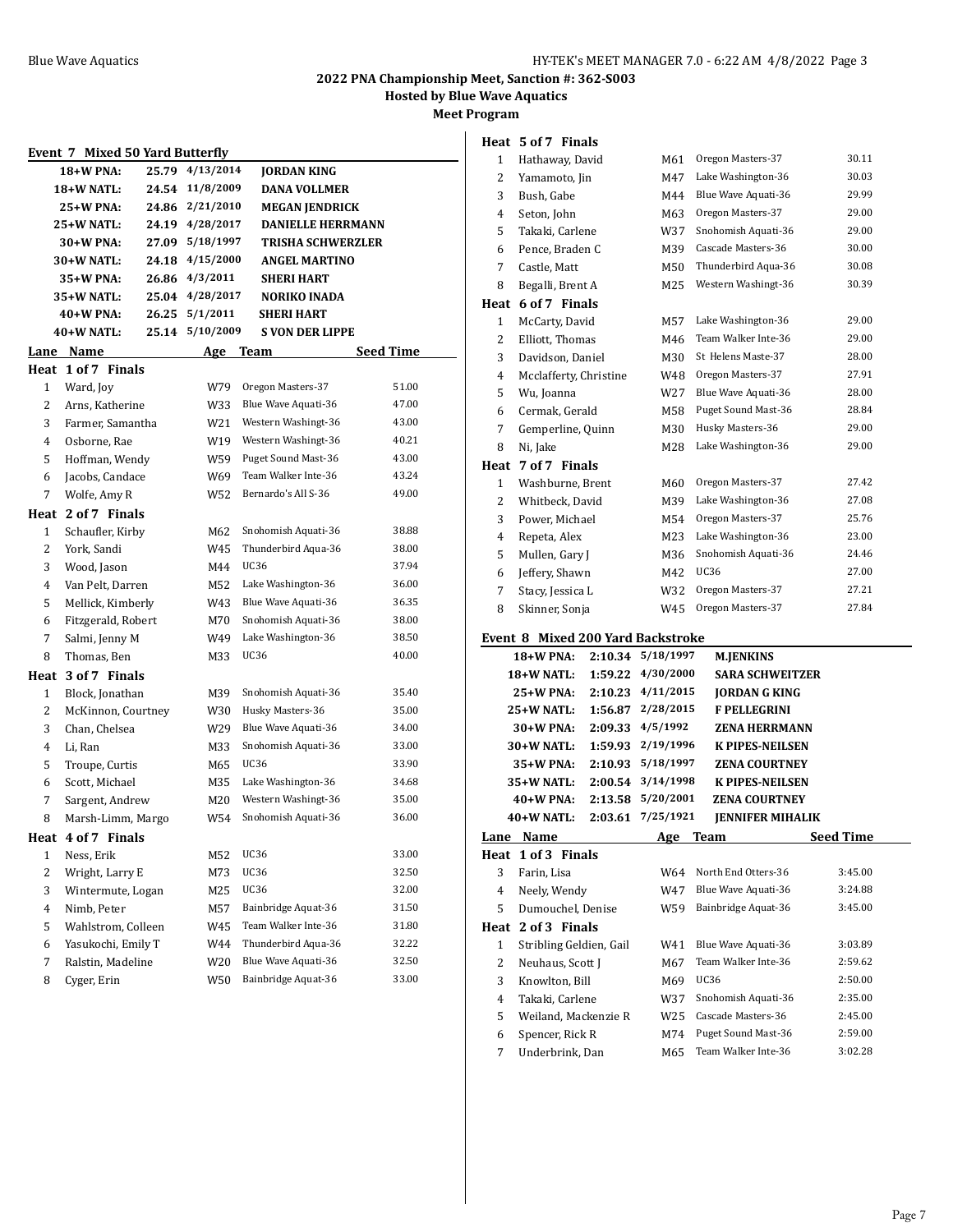**Hosted by Blue Wave Aquatics**

**Meet Program**

### **Heat 3 Finals (#8 Mixed 200 Yard Backstroke)**

| 1  | Moore, Robert     | M61 | Team Walker Inte-36 | 2:30.81 |
|----|-------------------|-----|---------------------|---------|
| 2  | Haynie, Carl      | M61 | Team Walker Inte-36 | 2:21.53 |
| 3  | Nygren, Mats      | M55 | Lake Washington-36  | 2:10.00 |
| 4  | De Acosta, Diego  | M47 | Puget Sound Mast-36 | 2:05.00 |
| .5 | Zacharias, Reva   | W24 | CG Sports Manage-36 | 2:09.00 |
| 6  | Wetzel, Maria     | W26 | Oregon Masters-37   | 2:17.30 |
| 7  | Steenbeeke, Alain | M59 | Bernardo's All S-36 | 2:28.00 |
| 8  | Kirkland, Dan     | M73 | Oregon Masters-37   | 2:32.64 |

### **Event 9 Mixed 50 Yard Freestyle**

|                    | 18+W PNA:<br>24.15      | 11/7/1921  | <b>REVA ZACHARIAS</b>  |                  |
|--------------------|-------------------------|------------|------------------------|------------------|
|                    | 22.21<br>18+W NATL:     | 1/31/2015  | VANDERPOOL-WALLAC      |                  |
|                    | 25+W PNA:<br>23.19      | 2/21/2010  | <b>MEGAN JENDRICK</b>  |                  |
|                    | 25+W NATL:<br>22.00     | 4/27/2019  | <b>KATARZYNA WILK</b>  |                  |
| 30+W PNA:<br>24.17 |                         | 10/30/2016 | <b>ERICA R CENCI</b>   |                  |
|                    | 30+W NATL:<br>22.37     | 4/7/2019   | <b>MADISON KENNEDY</b> |                  |
|                    | 35+W PNA:<br>24.18      | 4/3/2011   | <b>SHERI HART</b>      |                  |
|                    | 35+W NATL:<br>22.34     | 2/25/2007  | <b>DARA TORRES</b>     |                  |
|                    | 40+W PNA:<br>23.92      | 5/1/2011   | <b>SHERI HART</b>      |                  |
|                    | 40+W NATL:<br>21.91     | 4/15/2007  | <b>DARA TORRES</b>     |                  |
|                    | Lane Name               | Age        | <b>Team</b>            | <b>Seed Time</b> |
| Heat               | 1 of 10 Finals          |            |                        |                  |
| 3                  | Guy, Anthony J          | M21        | Bainbridge Aquat-36    | 1:25.00          |
| 4                  | Helm, Charlie           | M65        | Oregon Masters-37      | 43.50            |
| 5                  | Adkins-Narte, Heather D | W67        | Bainbridge Aquat-36    | 49.00            |
| Heat               | 2 of 10 Finals          |            |                        |                  |
| $\mathbf{1}$       | High, Marjorie          | W46        | Cascade Masters-36     | 41.70            |
| 2                  | Phillips, Sue           | W62        | Cascade Masters-36     | 39.93            |
| 3                  | Ward, Joy               | W79        | Oregon Masters-37      | 39.00            |
| $\overline{4}$     | Schultz, Kait           | W20        | Western Washingt-36    | 36.82            |
| 5                  | Wolfe, Amy R            | W52        | Bernardo's All S-36    | 37.00            |
| 6                  | Condotta, Robert        | M58        | Blue Wave Aquati-36    | 39.00            |
| 7                  | Kratzer, Elissa         | W59        | Bainbridge Aquat-36    | 40.00            |
| 8                  | McVarish, Nicole        | W40        | Cascade Masters-36     | 42.00            |
| Heat               | 3 of 10 Finals          |            |                        |                  |
| 1                  | Weiland, Maddie         | W23        | Cascade Masters-36     | 35.00            |
| 2                  | White, Robert           | M73        | Lake Washington-36     | 35.00            |
| 3                  | Jacobs, Candace         | W69        | Team Walker Inte-36    | 34.56            |
| 4                  | Osborne, Rae            | W19        | Western Washingt-36    | 34.22            |
| 5                  | VanWormer, Jessa        | W23        | Western Washingt-36    | 34.47            |
| 6                  | Farmer, Samantha        | W21        | Western Washingt-36    | 34.76            |
| 7                  | Bolerjack, Wanda        | W65        | Snohomish Aquati-36    | 35.00            |
| 8                  | Clark, Katherine S      | W45        | Cascade Masters-36     | 36.55            |
| Heat               | 4 of 10 Finals          |            |                        |                  |
| 1                  | Mellick, Kimberly       | W43        | Blue Wave Aquati-36    | 33.07            |
| 2                  | Thomas, Ben             | M33        | <b>UC36</b>            | 32.00            |
| 3                  | Stout, Jon              | M75        | Oregon Masters-37      | 30.55            |
| $\overline{4}$     | Wright, Larry E         | M73        | <b>UC36</b>            | 30.00            |
| 5                  | Lauzon, Chantal         | W48        | <b>MSC</b>             | 30.09            |
| 6                  | York, Sandi             | W45        | Thunderbird Aqua-36    | 31.77            |
| 7                  | Wood, Jason             | M44        | <b>UC36</b>            | 32.40            |
| 8                  | Schaufler, Kirby        | M62        | Snohomish Aquati-36    | 33.33            |
|                    |                         |            |                        |                  |

### **Heat 5 of 10 Finals**

| 1    | Green, Jeff            | M42 | Snohomish Aquati-36 | 30.00 |
|------|------------------------|-----|---------------------|-------|
| 2    | Green, Dick            | M69 | Puget Sound Mast-36 | 30.00 |
| 3    | Colberg, Jason         | M52 | Cascade Masters-36  | 29.99 |
| 4    | Salmi, Jenny M         | W49 | Lake Washington-36  | 29.59 |
| 5    | Borgen, Erik           | M48 | Cascade Masters-36  | 29.90 |
| 6    | Woodruff, Morgan       | W21 | Western Washingt-36 | 30.00 |
| 7    | McKinnon, Courtney     | W30 | Husky Masters-36    | 30.00 |
| 8    | Henzel, Gregory        | M52 | Tom Taylor Famil-36 | 30.00 |
| Heat | 6 of 10 Finals         |     |                     |       |
| 1    | Robinson, Charles      | M65 | Mercer Island Be-36 | 28.90 |
| 2    | Begalli, Brent A       | M25 | Western Washingt-36 | 28.50 |
| 3    | Scott, Michael         | M35 | Lake Washington-36  | 28.44 |
| 4    | Ryden, Eric            | M41 | Orca Swim Team-36   | 28.03 |
| 5    | Wahlstrom, Colleen     | W45 | Team Walker Inte-36 | 28.25 |
| 6    | Riddle, Luci A         | W19 | Western Washingt-36 | 28.50 |
| 7    | Yasukochi, Emily T     | W44 | Thunderbird Aqua-36 | 28.84 |
| 8    | Polidori, Wendy        | W52 | Snohomish Aquati-36 | 29.00 |
| Heat | 7 of 10 Finals         |     |                     |       |
| 1    | Gemperline, Quinn      | M30 | Husky Masters-36    | 28.00 |
| 2    | Yang, Erin             | W28 | Lake Washington-36  | 27.74 |
| 3    | Schwartz, Steven       | M58 | UC36                | 27.50 |
| 4    | Castle, Matt           | M50 | Thunderbird Aqua-36 | 27.27 |
| 5    | Bush, Gabe             | M44 | Blue Wave Aquati-36 | 27.49 |
| 6    | Calvo, Morena          | W34 | CG Sports Manage-36 | 27.57 |
| 7    | Gilley, Paige          | W29 | Lake Washington-36  | 28.00 |
| 8    | Gibson, Kevin          | M48 | Cascade Masters-36  | 28.00 |
|      | Heat 8 of 10 Finals    |     |                     |       |
| 1    | Hebert, Joseph         | M60 | UC36                | 27.00 |
| 2    | Hayes, William         | M70 | Lake Washington-36  | 26.50 |
| 3    | Nimb, Peter            | M57 | Bainbridge Aquat-36 | 26.35 |
| 4    | Wu, Joanna             | W27 | Blue Wave Aquati-36 | 26.00 |
| 5    | Cermak, Gerald         | M58 | Puget Sound Mast-36 | 26.18 |
| 6    | Sargent, Andrew        | M20 | Western Washingt-36 | 26.50 |
| 7    | Mcclafferty, Christine | W48 | Oregon Masters-37   | 26.71 |
| 8    | Elliott, Thomas        | M46 | Team Walker Inte-36 | 27.00 |
| Heat | 9 of 10 Finals         |     |                     |       |
| 1    | Yamane, Evan           | M19 | Western Washingt-36 | 26.00 |
| 2    | Skinner, Sonja         | W45 | Oregon Masters-37   | 25.90 |
| 3    | Colella, Rodney P      | M54 | Cascade Masters-36  | 25.55 |
| 4    | Wallach, Ted           | M43 | Cascade Masters-36  | 24.45 |
| 5    | Kelly, Sawyer          | M27 | Lake Washington-36  | 25.00 |
| 6    | McDonald, George       | M30 | Oregon Masters-37   | 25.80 |
| 7    | Bollens, Stephen       | M62 | UC37                | 25.96 |
| 8    | Seton, John            | M63 | Oregon Masters-37   | 26.00 |
| Heat | 10 of 10 Finals        |     |                     |       |
| 1    | Alsberg, Maoz          | M53 | Team Walker Inte-36 | 24.18 |
| 2    | Power, Michael         | M54 | Oregon Masters-37   | 23.50 |
| 3    | Mullen, Gary J         | M36 | Snohomish Aquati-36 | 22.50 |
| 4    | Cole, Matthew C        | M23 | Bernardo's All S-36 | 20.37 |
| 5    | Mehta, Sivan K         | M27 | Lake Washington-36  | 22.44 |
| 6    | Cutter, Christian      | M20 | UC35                | 22.59 |
| 7    | Ni, Jake               | M28 | Lake Washington-36  | 23.83 |
| 8    | Washburne, Brent       | M60 | Oregon Masters-37   | 24.28 |
|      |                        |     |                     |       |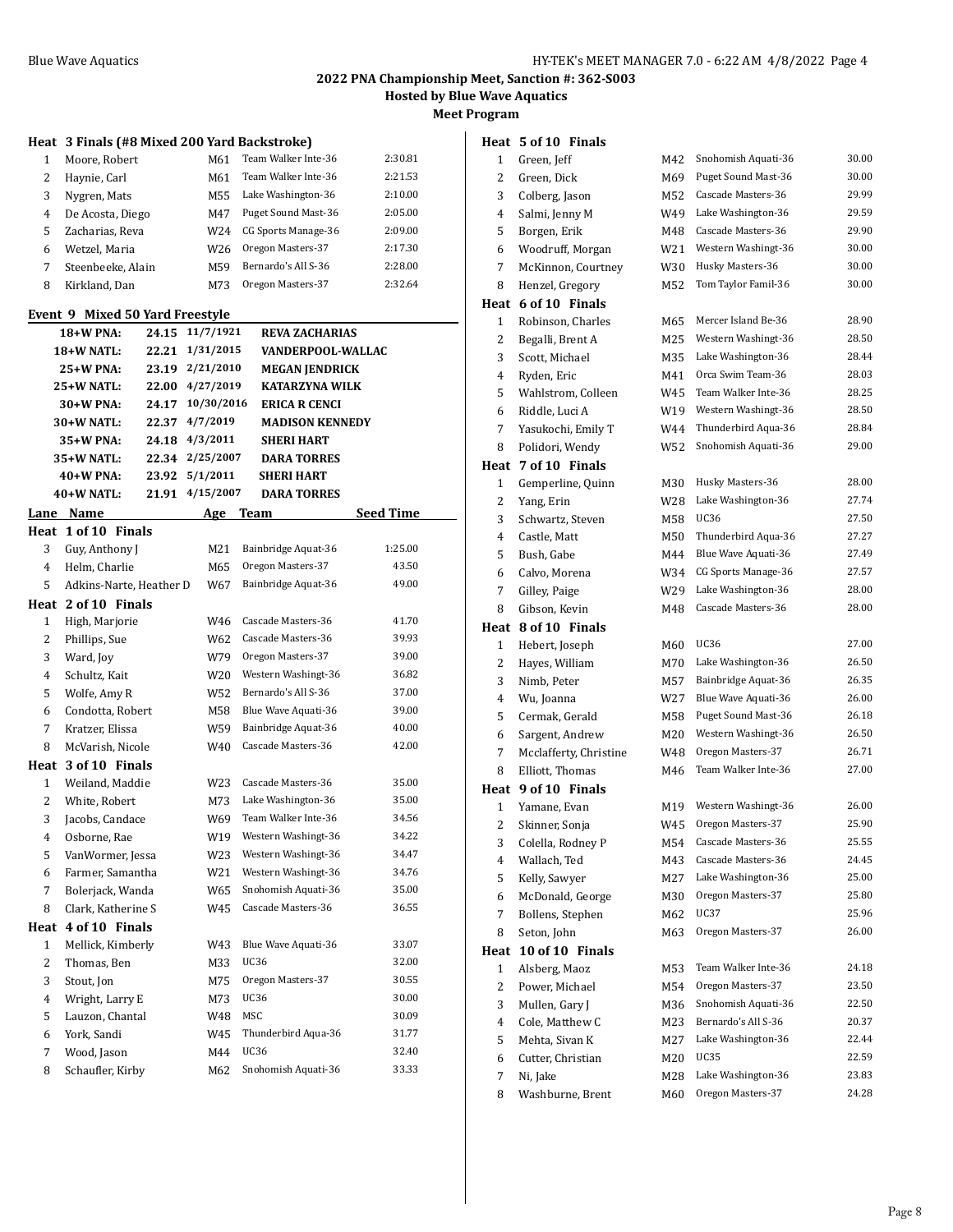**Hosted by Blue Wave Aquatics**

**Meet Program**

| Event 10 Mixed 200 Yard Freestyle |                                    |         |            |                                           |                    |  |  |
|-----------------------------------|------------------------------------|---------|------------|-------------------------------------------|--------------------|--|--|
|                                   | 18+W PNA:                          | 1:53.41 | 4/15/2012  | PALOMA DINKEL                             |                    |  |  |
|                                   | 18+W NATL:                         | 1:43.28 | 11/8/2009  | <b>DANA VOLLMER</b>                       |                    |  |  |
| 25+W PNA:<br>1:57.55              |                                    |         |            | 4/11/2009<br><b>DEBRA FORINASH</b>        |                    |  |  |
|                                   | $25+W$ NATL:                       | 1:48.80 | 5/20/2001  | <b>LIMIN LIU</b>                          |                    |  |  |
|                                   | 30+W PNA:                          | 1:55.02 | 2/21/2016  | <b>ERICA R CENCI</b>                      |                    |  |  |
|                                   | 30+W NATL:                         | 1:43.46 | 11/30/2012 | <b>ERIKA ERNDL</b>                        |                    |  |  |
|                                   | 35+W PNA:                          | 1:58.10 | 5/9/1996   | <b>MARGEE CURRAN</b>                      |                    |  |  |
|                                   | 35+W NATL:                         | 1:51.55 | 5/3/1997   | <b>K PIPES-NEILSEN</b>                    |                    |  |  |
|                                   | 40+W PNA:                          | 1:58.67 | 5/9/2013   | <b>HALEIGH A WERNER</b>                   |                    |  |  |
|                                   | 40+W NATL:                         | 1:51.06 | 12/22/2002 | <b>K PIPES-NEILSEN</b>                    |                    |  |  |
| Lane                              | Name                               |         | Age        | Team                                      | <b>Seed Time</b>   |  |  |
| Heat                              | 1 of 5 Finals                      |         |            |                                           |                    |  |  |
| 1                                 | Condotta, Robert                   |         | M58        | Blue Wave Aquati-36                       | 3:35.00            |  |  |
| 2                                 | Engelhardt, Carl                   |         | M68        | Greenlake Aquadu-36                       | 3:10.00            |  |  |
| 3                                 | Neuhaus, Scott J                   |         | M67        | Team Walker Inte-36                       | 2:55.00            |  |  |
| 4                                 | Bolerjack, Wanda                   |         | W65        | Snohomish Aquati-36                       | 2:50.00            |  |  |
| 5                                 | Arns, Katherine                    |         | W33        | Blue Wave Aquati-36                       | 2:50.00            |  |  |
| 6                                 | Farin, Lisa                        |         | W64        | North End Otters-36                       | 3:10.00            |  |  |
| 7                                 | McVarish, Nicole                   |         | W40        | Cascade Masters-36                        | 3:15.00            |  |  |
| 8                                 | Bork, Holly                        |         | W45        | Blue Wave Aquati-36                       | 3:52.00            |  |  |
| Heat                              | 2 of 5 Finals                      |         |            |                                           |                    |  |  |
| 1                                 | Barnes, Brent                      |         | M54        | Team Walker Inte-36                       | 2:44.04            |  |  |
| 2                                 | Kawaoka, Rebecca                   |         | W30        | Blue Wave Aquati-36                       | 2:40.00            |  |  |
| 3                                 | Piette, Jeffrey T                  |         | M66        | Oregon Masters-37                         | 2:27.00            |  |  |
| 4                                 | Block, Jonathan                    |         | M39        | Snohomish Aquati-36                       | 2:25.00            |  |  |
| 5                                 | Weiland, Mackenzie R               |         | W25        | Cascade Masters-36                        | 2:25.00            |  |  |
| 6                                 | Kolesov, Nick                      |         | M23        | Cascade Masters-36                        | 2:27.46            |  |  |
| 7                                 | Daniels, Avery                     |         | W24        | Snohomish Aquati-36                       | 2:41.35            |  |  |
| 8                                 | Outerson, Jenell D                 |         | W54        | Blue Wave Aquati-36                       | 2:45.00            |  |  |
| Heat                              | 3 of 5 Finals                      |         |            |                                           |                    |  |  |
| 1                                 | Davidson, Anna                     |         | W26        | Oregon Masters-37                         | 2:23.22            |  |  |
| 2                                 | Pelham, Kathy                      |         | W49        | Team Walker Inte-36                       | 2:20.00            |  |  |
| 3                                 | Yamamoto, Jin                      |         | M47        | Lake Washington-36                        | 2:20.00            |  |  |
| 4                                 | Lickwala, Holly                    |         | W45        | Team Walker Inte-36                       | 2:19.73            |  |  |
| 5                                 | Scott, Michael                     |         | M35        | Lake Washington-36<br>Puget Sound Mast-36 | 2:20.00            |  |  |
| 6                                 | Cermak, Gerald                     |         | M58        |                                           | 2:20.00<br>2:22.22 |  |  |
| 7                                 | Schaufler, Kirby                   |         | M62        | Snohomish Aquati-36<br>UC36               | 2:24.90            |  |  |
| 8                                 | Troupe, Curtis                     |         | M65        |                                           |                    |  |  |
| Heat                              | 4 of 5 Finals<br>Ringstad, Brandon |         |            | Snohomish Aquati-36                       |                    |  |  |
| 1                                 |                                    |         | M30        | Oregon Masters-37                         | 2:16.00            |  |  |
| 2<br>3                            | Kirkland, Dan<br>Hathaway, David   |         | M73<br>M61 | Oregon Masters-37                         | 2:14.97<br>2:10.48 |  |  |
| $\overline{4}$                    | Loeser, Jonas E                    |         | M22        | Western Washingt-36                       | 2:07.31            |  |  |
| 5                                 | Seton, John                        |         | M63        | Oregon Masters-37                         | 2:10.00            |  |  |
| 6                                 | Takaki, Carlene                    |         | W37        | Snohomish Aquati-36                       | 2:12.00            |  |  |
| 7                                 | Ness, Erik                         |         | M52        | UC36                                      | 2:15.00            |  |  |
| 8                                 | Hoover, David                      |         | M59        | Cascade Masters-36                        | 2:19.00            |  |  |

### **Heat 5 of 5 Finals**

|    | Porter, Michael   | M55 | Lake Washington-36  | 2:04.00 |
|----|-------------------|-----|---------------------|---------|
|    | Nygren, Mats      | M55 | Lake Washington-36  | 1:55.00 |
| 3  | Whitbeck, David   | M39 | Lake Washington-36  | 1:53.97 |
| 4  | Matthews, Scott   | M60 | Blue Wave Aquati-36 | 1:40.00 |
| 5. | Mullen, Gary J    | M36 | Snohomish Aquati-36 | 1:53.00 |
| 6  | Gordon, Paul R    | M32 | UC36                | 1:54.20 |
|    | Conroy, Chris     | M36 | CG Sports Manage-36 | 1:56.13 |
| 8  | Higlett, Alexis L | W38 | Oregon Masters-37   | 2:05.00 |

### **Event 11 Mixed 400 Yard IM**

| $18+W$ PNA:  |         | 4:54.92 5/20/2007     | <b>STEPHANIE MILLER</b> |
|--------------|---------|-----------------------|-------------------------|
| $18+W$ NATI. |         | 4:17.48 3/27/1921     | <b>DESTINY NELSON</b>   |
| $25+W$ PNA:  |         | 4:42.13 5/7/1989      | <b>KARIN FOSBERG</b>    |
| $25+W$ NATI. |         | 4:19.02 2/22/2013     | <b>JUSTINE MUELLER</b>  |
| $30+W$ PNA:  |         | 4:49.69 4/11/2010     | <b>COLLEEN PHILIPPS</b> |
| $30+W$ NATI. |         | 4:14.84 1/20/2013     | ERIKA ERNDI.            |
| $35+W$ PNA:  |         | $5:02.64$ $5/20/2001$ | LISA WILSON             |
| $35+W$ NATL: | 4:24.18 | 3/14/1998             | <b>K PIPES-NEILSEN</b>  |
| $40+W$ PNA:  | 4:50.69 | 5/1/2011              | <b>HALEIGH A WERNER</b> |
| $40+W$ NATI. | 4:28.43 | 5/4/2008              | <b>SVON DER LIPPE</b>   |
| <b>Name</b>  |         | Age                   | Seed Time<br>Team       |

--- No entries for event

|             | Event 12 Mixed 100 Yard Butterfly |                    |
|-------------|-----------------------------------|--------------------|
| $18+W$ PNA: | 56.87 4/13/2014                   | <b>IORDAN KING</b> |

| <b>DANA VOLLMER</b><br>PALOMA DINKEL<br><b>AMANDA SIMS</b><br><b>TAMI BENNETT</b><br><b>DANIELLE HERRMANN</b><br><b>ZENA COURTNEY</b><br><b>S VON DER LIPPE</b><br><b>CAMILLE THOMPSON</b><br><b>S VON DER LIPPE</b><br><b>Team</b><br>Western Washingt-36<br>Lake Washington-36<br>Orca Swim Team-36<br>Oregon Masters-37<br>Cascade Masters-36<br>Blue Wave Aquati-36<br>Bainbridge Aquat-36<br>Oregon Masters-37<br>Oregon Masters-37<br>Oregon Masters-37<br>Lake Washington-36<br>Oregon Masters-37<br>Oregon Masters-37<br><b>UC36</b><br>Team Walker Inte-36 | <b>Seed Time</b> |
|---------------------------------------------------------------------------------------------------------------------------------------------------------------------------------------------------------------------------------------------------------------------------------------------------------------------------------------------------------------------------------------------------------------------------------------------------------------------------------------------------------------------------------------------------------------------|------------------|
|                                                                                                                                                                                                                                                                                                                                                                                                                                                                                                                                                                     |                  |
|                                                                                                                                                                                                                                                                                                                                                                                                                                                                                                                                                                     |                  |
|                                                                                                                                                                                                                                                                                                                                                                                                                                                                                                                                                                     |                  |
|                                                                                                                                                                                                                                                                                                                                                                                                                                                                                                                                                                     |                  |
|                                                                                                                                                                                                                                                                                                                                                                                                                                                                                                                                                                     |                  |
|                                                                                                                                                                                                                                                                                                                                                                                                                                                                                                                                                                     |                  |
|                                                                                                                                                                                                                                                                                                                                                                                                                                                                                                                                                                     |                  |
|                                                                                                                                                                                                                                                                                                                                                                                                                                                                                                                                                                     |                  |
|                                                                                                                                                                                                                                                                                                                                                                                                                                                                                                                                                                     |                  |
|                                                                                                                                                                                                                                                                                                                                                                                                                                                                                                                                                                     |                  |
|                                                                                                                                                                                                                                                                                                                                                                                                                                                                                                                                                                     |                  |
|                                                                                                                                                                                                                                                                                                                                                                                                                                                                                                                                                                     | 1:20.00          |
|                                                                                                                                                                                                                                                                                                                                                                                                                                                                                                                                                                     | 1:15.00          |
|                                                                                                                                                                                                                                                                                                                                                                                                                                                                                                                                                                     | 1:10.23          |
|                                                                                                                                                                                                                                                                                                                                                                                                                                                                                                                                                                     | 1:10.01          |
|                                                                                                                                                                                                                                                                                                                                                                                                                                                                                                                                                                     | 1:10.23          |
|                                                                                                                                                                                                                                                                                                                                                                                                                                                                                                                                                                     | 1:13.42          |
|                                                                                                                                                                                                                                                                                                                                                                                                                                                                                                                                                                     | 1:16.00          |
|                                                                                                                                                                                                                                                                                                                                                                                                                                                                                                                                                                     | 1:42.00          |
|                                                                                                                                                                                                                                                                                                                                                                                                                                                                                                                                                                     |                  |
|                                                                                                                                                                                                                                                                                                                                                                                                                                                                                                                                                                     | 1:09.00          |
|                                                                                                                                                                                                                                                                                                                                                                                                                                                                                                                                                                     | 1:06.50          |
|                                                                                                                                                                                                                                                                                                                                                                                                                                                                                                                                                                     | 1:04.00          |
|                                                                                                                                                                                                                                                                                                                                                                                                                                                                                                                                                                     | 1:01.38          |
|                                                                                                                                                                                                                                                                                                                                                                                                                                                                                                                                                                     | 1:01.46          |
|                                                                                                                                                                                                                                                                                                                                                                                                                                                                                                                                                                     | 1:05.65          |
|                                                                                                                                                                                                                                                                                                                                                                                                                                                                                                                                                                     | 1:07.00          |
| Bellevue Club-36                                                                                                                                                                                                                                                                                                                                                                                                                                                                                                                                                    | 1:10.00          |
|                                                                                                                                                                                                                                                                                                                                                                                                                                                                                                                                                                     |                  |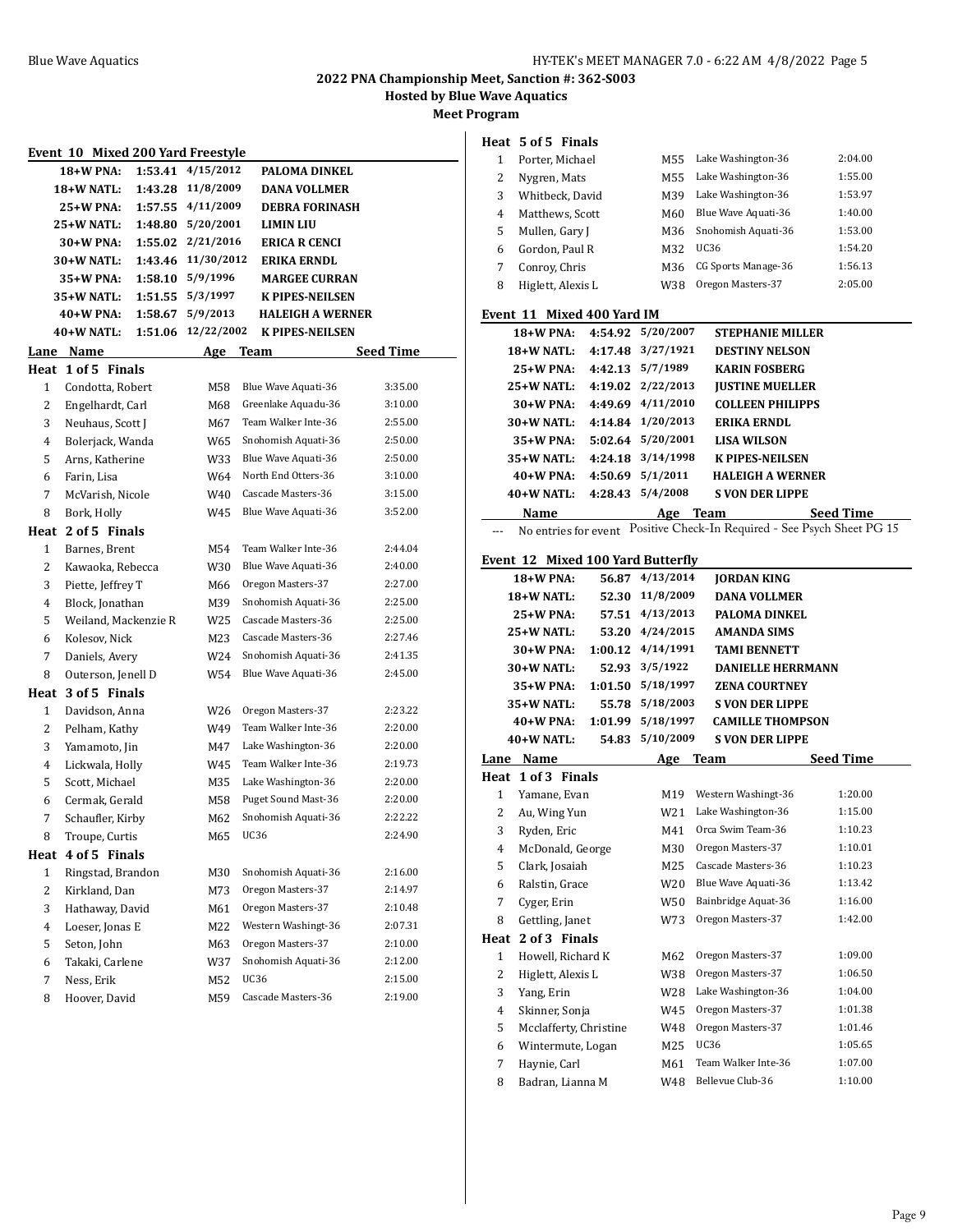**Hosted by Blue Wave Aquatics**

**Meet Program**

|  |  |  | Heat 3 Finals (#12 Mixed 100 Yard Butterfly) |  |
|--|--|--|----------------------------------------------|--|
|  |  |  |                                              |  |

|   | Whitbeck, David   | M39 | Lake Washington-36  | 58.00   |
|---|-------------------|-----|---------------------|---------|
| 2 | Jeffery, Shawn    | M42 | UC36                | 56.00   |
| 3 | Petersen, Erik    | M33 | CG Sports Manage-36 | 54.53   |
| 4 | Gray, Trever      | M46 | Puget Sound Mast-36 | 53.95   |
| 5 | Mullen, Gary J    | M36 | Snohomish Aquati-36 | 54.36   |
| 6 | Cutter, Christian | M20 | UC35                | 55.62   |
|   | Alex, Casey       | M49 | Puget Sound Mast-36 | 57.58   |
| 8 | Davidson, Daniel  | M30 | St Helens Maste-37  | 1:00.00 |

### **Event 13 Mixed 500 Yard Freestyle**

| $18+W$ PNA:  |         | 5:16.78 4/8/2017  | <b>AMANDA R CLARK</b>   |
|--------------|---------|-------------------|-------------------------|
| $18+W$ NATL: | 4:49.97 | 10/25/2003        | <b>JESSICA FOSCHI</b>   |
| $25+W$ PNA:  |         | 5:13.04 5/18/2003 | <b>CASEY MURPHY</b>     |
| $25+W$ NATI. | 4:49.88 | 1/3/1996          | <b>SHEILA TAORMINA</b>  |
| $30+W$ PNA:  |         | 5:19.88 4/11/2010 | <b>COLLEEN PHILIPPS</b> |
| $30+W$ NATI. |         | 4:46.92 4/14/2012 | <b>DAWN HECKMAN</b>     |
| $35+W$ PNA:  |         | 5:15.13 5/9/1996  | <b>MARGEE CURRAN</b>    |
| $35+W$ NATI: | 4:56.09 | 5/3/1997          | <b>K PIPES-NEILSEN</b>  |
| $40+W$ PNA:  |         | 5:21.96 5/1/2011  | <b>HALEIGH A WERNER</b> |
| $40+W$ NATI. | 4:58.98 | 10/5/2002         | <b>K PIPES-NEILSEN</b>  |
| Name         |         | Age               | Seed Time<br>Team       |

--- No entries for event Positive Check-In Required - See Psych Sheet PG 15

### **Event 14 Mixed 200 Yard Breaststroke**

|                | 18+W PNA:          | 2:23.61 | 5/10/2018  | <b>KATIE A KAESTNER</b>  |                  |
|----------------|--------------------|---------|------------|--------------------------|------------------|
|                | 18+W NATL:         | 2:06.59 | 12/6/2014  | <b>MICAH LAWRENCE</b>    |                  |
|                | $25+W$ PNA:        | 2:09.05 | 2/6/2010   | <b>MEGAN JENDRICK</b>    |                  |
|                | 25+W NATL:         | 2:09.05 | 2/6/2010   | <b>MEGAN JENDRICK</b>    |                  |
|                | $30+W$ PNA:        | 2:23.79 | 3/18/2018  | <b>SVETLANA KARPEEVA</b> |                  |
|                | 30+W NATL:         | 2:11.78 | 12/19/1921 | <b>DANIELLE HERRMANN</b> |                  |
|                | $35+W$ PNA:        | 2:35.69 | 4/15/2007  | <b>LINDA HEGEBERG</b>    |                  |
|                | 35+W NATL:         | 2:17.51 | 4/26/2015  | <b>KATIE GLENN</b>       |                  |
|                | 40+W PNA:          | 2:31.78 | 4/29/2012  | <b>HALEIGH A WERNER</b>  |                  |
|                | 40+W NATL:         | 2:17.06 | 5/14/2006  | <b>S VON DER LIPPE</b>   |                  |
| Lane           | Name               |         | Age        | Team                     | <b>Seed Time</b> |
| Heat           | 1 of 2 Finals      |         |            |                          |                  |
| $\mathbf{1}$   | Guy, Brian M       |         | M52        | Bainbridge Aquat-36      | 5:37.00          |
| $\overline{2}$ | Clark, Katherine S |         | W45        | Cascade Masters-36       | 3:50.55          |
| 3              | Neuhaus, Scott J   |         | M67        | Team Walker Inte-36      | 3:20.00          |
| 4              | Hoover, David      |         | M59        | Cascade Masters-36       | 3:07.40          |
| 5              | Underbrink, Dan    |         | M65        | Team Walker Inte-36      | 3:09.82          |
| 6              | Chapman, Linda     |         | W66        | Lake Washington-36       | 3:20.00          |
| 7              | Dumouchel, Denise  |         | W59        | Bainbridge Aquat-36      | 4:15.00          |
| 8              | Walker, Thomas W   |         | M75        | Team Walker Inte-36      | 6:00.00          |
| Heat           | 2 of 2 Finals      |         |            |                          |                  |
| $\mathbf{1}$   | Zilz, Lenny A      |         | M72        | Mercer Island Be-36      | 3:00.00          |
| $\overline{2}$ | Scott, David       |         | M55        | Team Walker Inte-36      | 2:41.39          |
| 3              | Esko, Kevin        |         | M56        | Mercer Island Re-36      | 2:30.00          |
| 4              | Campea, Scott      |         | M47        | CG Sports Manage-36      | 2:14.00          |
| 5              | Ringstad, Brandon  |         | M30        | Snohomish Aquati-36      | 2:28.00          |
| 6              | Sullivan, Scot     |         | M55        | Oregon Masters-37        | 2:39.90          |
| 7              | Lauzon, Chantal    |         | W48        | <b>MSC</b>               | 2:56.74          |
| 8              | Peterson, Steven   |         | M75        | Bernardo's All S-36      | 3:05.50          |
|                |                    |         |            |                          |                  |

|              | Event 15 Mixed 100 Yard Freestyle |       |                 |                       |                  |
|--------------|-----------------------------------|-------|-----------------|-----------------------|------------------|
|              | 18+W PNA:                         | 53.47 | 11/7/1921       | <b>REVA ZACHARIAS</b> |                  |
|              | 18+W NATL:                        | 48.18 | 12/6/2014       | <b>KATIE MEILI</b>    |                  |
|              | 25+W PNA:                         | 49.70 | 2/21/2010       | <b>MEGAN JENDRICK</b> |                  |
|              | 25+W NATL:                        | 48.58 | 5/12/2018       | <b>KATARZYNA WILK</b> |                  |
|              | 30+W PNA:                         | 52.58 | 10/30/2016      | <b>ERICA R CENCI</b>  |                  |
|              | 30+W NATL:                        | 48.03 | 2/23/2013       | <b>ERIKA ERNDL</b>    |                  |
|              | 35+W PNA:                         |       | 54.06 4/11/2009 | <b>KIMBERLY JETER</b> |                  |
|              | 35+W NATL:                        | 49.72 | 2/25/2007       | <b>DARA TORRES</b>    |                  |
|              | 40+W PNA:                         | 51.86 | 5/1/2011        | <b>SHERI HART</b>     |                  |
|              | 40+W NATL:                        | 48.34 | 4/15/2007       | <b>DARA TORRES</b>    |                  |
| Lane         | Name                              |       | Age             | <b>Team</b>           | <b>Seed Time</b> |
|              | Heat 1 of 9 Finals                |       |                 |                       |                  |
| 3            | Condotta, Robert                  |       | M58             | Blue Wave Aquati-36   | 1:40.00          |
| 4            | Ward, Joy                         |       | W79             | Oregon Masters-37     | 1:32.00          |
| 5            | High, Marjorie                    |       | W46             | Cascade Masters-36    | 1:33.82          |
|              | Heat 2 of 9 Finals                |       |                 |                       |                  |
| 1            | Engelhardt, Carl                  |       | M68             | Greenlake Aquadu-36   | 1:30.00          |
| 2            | Kratzer, Elissa                   |       | W59             | Bainbridge Aquat-36   | 1:20.00          |
| 3            | Bolerjack, Wanda                  |       | W65             | Snohomish Aquati-36   | 1:17.00          |
| 4            | Kawaoka, Rebecca                  |       | W30             | Blue Wave Aquati-36   | 1:15.00          |
| 5            | Knowlton, Bill                    |       | M69             | UC36                  | 1:16.00          |
| 6            | Wolfe, Amy R                      |       | W52             | Bernardo's All S-36   | 1:19.00          |
| 7            | Thomas, Ben                       |       | M33             | UC36                  | 1:20.00          |
| 8            | McVarish, Nicole                  |       | W40             | Cascade Masters-36    | 1:30.00          |
| Heat         | 3 of 9 Finals                     |       |                 |                       |                  |
| 1            | Wood, Jason                       |       | M44             | UC36                  | 1:14.31          |
| 2            | Barnes, Brent                     |       | M54             | Team Walker Inte-36   | 1:13.62          |
| 3            | Belkina, Maria                    |       | W38             | Cascade Masters-36    | 1:10.00          |
| 4            | Stout, Jon                        |       | M75             | Oregon Masters-37     | 1:09.11          |
| 5            | Colberg, Jason                    |       | M52             | Cascade Masters-36    | 1:09.99          |
| 6            | Pradhan, Azim                     |       | M34             | Lake Washington-36    | 1:10.00          |
| 7            | Osborne, Rae                      |       | W19             | Western Washingt-36   | 1:13.85          |
| 8            | Li, Ran                           |       | M33             | Snohomish Aquati-36   | 1:15.00          |
| Heat         | 4 of 9 Finals                     |       |                 |                       |                  |
| 1            | Green, Jeff                       |       | M42             | Snohomish Aquati-36   | 1:07.00          |
| 2            | Kolesov, Nick                     |       | M23             | Cascade Masters-36    | 1:06.45          |
| 3            | Pelham, Kathy                     |       | W49             | Team Walker Inte-36   | 1:05.46          |
| 4            | Scott, Michael                    |       | M35             | Lake Washington-36    | 1:04.22          |
| 5            | Ralstin, Grace                    |       | W20             | Blue Wave Aquati-36   | 1:05.27          |
| 6            | Riddle, Luci A                    |       | W19             | Western Washingt-36   | 1:05.50          |
| 7            | Davidson, Anna                    |       | W26             | Oregon Masters-37     | 1:06.79          |
| 8            | Borgen, Erik                      |       | M48             | Cascade Masters-36    | 1:07.13          |
| Heat         | 5 of 9 Finals                     |       |                 |                       |                  |
| $\mathbf{1}$ | Chan, Chelsea                     |       | W29             | Blue Wave Aquati-36   | 1:03.00          |
| 2            | Yasukochi, Emily T                |       | W44             | Thunderbird Aqua-36   | 1:03.00          |
| 3            | Gilley, Paige                     |       | W29             | Lake Washington-36    | 1:02.00          |
| 4            | Ryden, Eric                       |       | M41             | Orca Swim Team-36     | 1:01.24          |
| 5            | Wetzel, Maria                     |       | W26             | Oregon Masters-37     | 1:01.50          |
| 6            | Begalli, Brent A                  |       | M25             | Western Washingt-36   | 1:02.03          |
| 7            | McKinnon, Courtney                |       | W30             | Husky Masters-36      | 1:03.00          |
| 8            | Schaufler, Kirby                  |       | M62             | Snohomish Aquati-36   | 1:03.33          |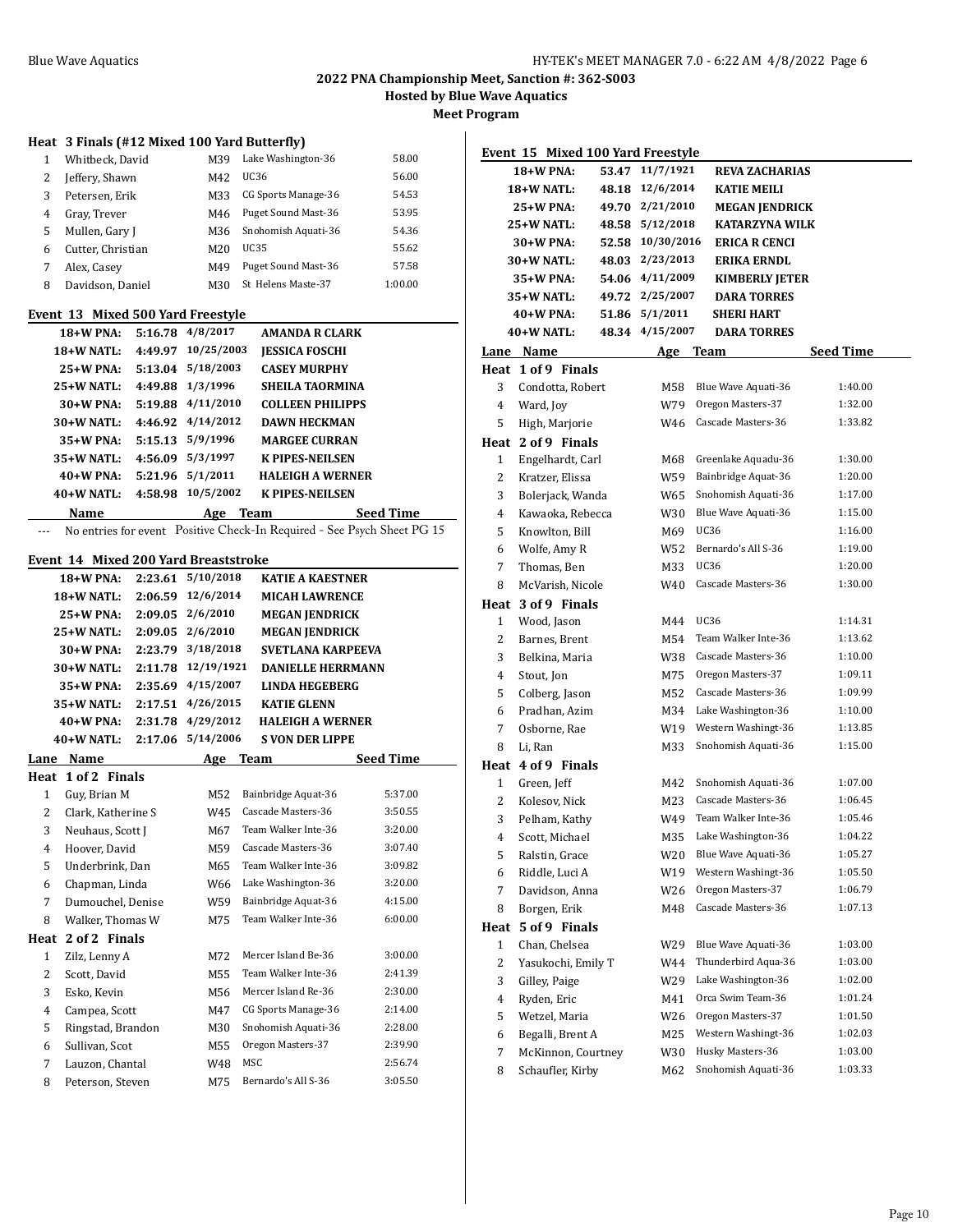**Hosted by Blue Wave Aquatics**

**Meet Program**

### **Heat 6 Finals (#15 Mixed 100 Yard Freestyle)**

| 1            | Sargent, Andrew      | M20 | Western Washingt-36 | 1:00.00 |
|--------------|----------------------|-----|---------------------|---------|
| 2            | Yamane, Evan         | M19 | Western Washingt-36 | 1:00.00 |
| 3            | Nimb, Peter          | M57 | Bainbridge Aquat-36 | 59.80   |
| 4            | Cermak, Gerald       | M58 | Puget Sound Mast-36 | 58.25   |
| 5            | Hathaway, David      | M61 | Oregon Masters-37   | 58.40   |
| 6            | Wahlstrom, Colleen   | W45 | Team Walker Inte-36 | 59.89   |
| 7            | Ness, Erik           | M52 | UC36                | 1:00.00 |
| 8            | Hayes, William       | M70 | Lake Washington-36  | 1:01.00 |
| Heat         | 7 of 9 Finals        |     |                     |         |
| $\mathbf{1}$ | McDonald, George     | M30 | Oregon Masters-37   | 57.78   |
| 2            | Jo, Nate             | M22 | Western Washingt-36 | 57.52   |
| 3            | Skinner, Sonja       | W45 | Oregon Masters-37   | 56.50   |
| 4            | Ni, Jake             | M28 | Lake Washington-36  | 55.42   |
| 5            | Davidson, Daniel     | M30 | St Helens Maste-37  | 56.00   |
| 6            | McCarty, David       | M57 | Lake Washington-36  | 57.00   |
| 7            | Loeser, Jonas E      | M22 | Western Washingt-36 | 57.63   |
| 8            | Seton, John          | M63 | Oregon Masters-37   | 58.00   |
| Heat         | 8 of 9 Finals        |     |                     |         |
| $\mathbf{1}$ | Alsberg, Maoz        | M53 | Team Walker Inte-36 | 54.31   |
| 2            | Sullivan, Scot       | M55 | Oregon Masters-37   | 53.98   |
| 3            | Power, Michael       | M54 | Oregon Masters-37   | 53.23   |
| 4            | Whitbeck, David      | M39 | Lake Washington-36  | 52.91   |
| 5            | Nygren, Mats         | M55 | Lake Washington-36  | 53.00   |
| 6            | Wallach, Ted         | M43 | Cascade Masters-36  | 53.80   |
| 7            | Fairhurst, Brandon J | M25 | Snohomish Aquati-36 | 54.26   |
| 8            | Wu, Joanna           | W27 | Blue Wave Aquati-36 | 55.00   |
| Heat         | 9 of 9 Finals        |     |                     |         |
| $\mathbf{1}$ | Hao, Yawei           | M31 | Mercer Island Re-36 | 52.00   |
| 2            | Hutchison, Thomas    | M26 | CG Sports Manage-36 | 50.69   |
| 3            | Repeta, Alex         | M23 | Lake Washington-36  | 50.00   |
| 4            | Cole, Matthew C      | M23 | Bernardo's All S-36 | 46.34   |
| 5            | Mehta, Sivan K       | M27 | Lake Washington-36  | 49.40   |
| 6            | Jones, Emily         | W18 | UC36                | 50.00   |
| 7            | Cutter, Christian    | M20 | <b>UC35</b>         | 50.87   |
| 8            | Conroy, Chris        | M36 | CG Sports Manage-36 | 52.06   |
|              |                      |     |                     |         |

### **Event 16 Mixed 50 Yard Backstroke**

|      | $18+W$ PNA:        | 27.93 | 11/7/1921 | <b>REVA ZACHARIAS</b> |                  |
|------|--------------------|-------|-----------|-----------------------|------------------|
|      | $18+W$ NATL:       | 25.47 | 3/23/2019 | <b>C BARTHOLOMEW</b>  |                  |
|      | $25+W$ PNA:        | 26.37 | 2/21/2010 | <b>MEGAN JENDRICK</b> |                  |
|      | $25+W$ NATL:       | 25.26 | 5/22/2010 | <b>TANICA JAMISON</b> |                  |
|      | 30+W PNA:          | 28.04 | 4/11/2010 | TAMARA COULTER        |                  |
|      | $30+W$ NATL:       | 24.96 | 5/1/2011  | <b>NORIKO INADA</b>   |                  |
|      | $35+W$ PNA:        | 27.60 | 2/5/2011  | <b>SHERI HART</b>     |                  |
|      | $35+W$ NATL:       | 24.71 | 4/29/2017 | <b>NORIKO INADA</b>   |                  |
|      | $40+W$ PNA:        | 26.12 | 5/1/2011  | <b>SHERI HART</b>     |                  |
|      | $40+W$ NATL:       | 26.12 | 5/1/2011  | <b>SHERI HART</b>     |                  |
| Lane | Name               |       | Age       | Team                  | <b>Seed Time</b> |
|      | Heat 1 of 5 Finals |       |           |                       |                  |
| 3    | Bork, Holly        |       | W45       | Blue Wave Aquati-36   | 1:06.00          |
| 4    | Phillips, Sue      |       | W62       | Cascade Masters-36    | 46.03            |
| 5    | Kratzer, Charlie   |       | M67       | Bainbridge Aquat-36   | 1:00.00          |

|  |  | Heat 2 of 5 Finals |
|--|--|--------------------|
|--|--|--------------------|

| 5<br>6       | Gettling, Janet<br>High, Marjorie | W73<br>W46      | Oregon Masters-37<br>Cascade Masters-36   | 1:40.00<br>1:54.26 |
|--------------|-----------------------------------|-----------------|-------------------------------------------|--------------------|
|              |                                   |                 |                                           |                    |
| 4            | Hope, Carolyn                     | W51             | Cascade Masters-36                        | 1:35.00            |
| 3            | Arns, Katherine                   | W33             | Blue Wave Aquati-36                       | 1:45.00            |
| 2            | Helm, Charlie                     | M65             | Oregon Masters-37                         | 1:57.00            |
| 1            | Walker, Thomas W                  | M75             |                                           |                    |
| Heat         | 1 of 8 Finals                     |                 | Team Walker Inte-36                       | 3:00.00            |
|              | <u>Lane Name</u>                  | Age __          | Team                                      | <b>Seed Time</b>   |
|              |                                   |                 |                                           |                    |
|              | 40+W NATL:<br>57.95               | 4/28/2012       | <b>ERIKA BRAUN</b>                        |                    |
|              | 40+W PNA:<br>58.38                | 5/1/2011        | <b>SHERI HART</b>                         |                    |
|              | 35+W NATL:<br>57.25               | 4/29/2017       | <b>GABRIELLE CHANG</b>                    |                    |
|              | 35+W PNA:<br>58.88                | 4/3/2011        | <b>SHERI HART</b>                         |                    |
|              | 30+W NATL:<br>57.01               | 4/15/2000       | <b>ANGEL MARTINO</b>                      |                    |
|              | 1:00.59<br>30+W PNA:              | 10/30/2016      | DANIELLE HERRMANN<br><b>ERICA R CENCI</b> |                    |
|              | 25+W NATL:<br>54.40               | 4/29/2017       |                                           |                    |
|              | 25+W PNA:<br>54.43                | 2/6/2010        | <b>MEGAN JENDRICK</b>                     |                    |
|              | 18+W NATL:<br>53.02               | 12/21/2014      | <b>KATIE MEILI</b>                        |                    |
|              | 18+W PNA:<br>57.95                | 4/15/2012       | <b>PALOMA DINKEL</b>                      |                    |
|              | Event 17 Mixed 100 Yard IM        |                 |                                           |                    |
| 8            | Bollens, Stephen                  | M62             | UC37                                      | 32.99              |
| 7            | Haynie, Carl                      | M61             | Team Walker Inte-36                       | 29.46              |
| 6            | Washburne, Brent                  | M60             | Oregon Masters-37                         | 28.51              |
| 5            | Wu, Joanna                        | W27             | Blue Wave Aquati-36                       | 28.00              |
| 4            | Gray, Trever                      | M46             | Puget Sound Mast-36                       | 26.15              |
| 3            | Alsberg, Maoz                     | M53             | Team Walker Inte-36                       | 28.03              |
| 2            | Steenbeeke, Alain                 | M59             | Bernardo's All S-36                       | 29.18              |
| $\mathbf{1}$ | Higlett, Alexis L                 | W38             | Oregon Masters-37                         | 30.90              |
| Heat         | 5 of 5 Finals                     |                 |                                           |                    |
| 8            | Robinson, Charles                 | M65             | Mercer Island Be-36                       | 36.00              |
| 7            | Green, Dick                       | M69             | Puget Sound Mast-36                       | 35.00              |
| 6            | Schwartz, Steven                  | M58             | UC36                                      | 34.20              |
| 5            | Hathaway, David                   | M61             | Oregon Masters-37                         | 33.07              |
| 4            | Gemperline, Quinn                 | M30             | Husky Masters-36                          | 33.00              |
| 3            | Castle, Matt                      | M50             | Thunderbird Aqua-36                       | 33.39              |
| 2            | Kirkland, Dan                     | M73             | Oregon Masters-37                         | 34.21              |
| 1            | Hayes, William                    | M70             | Lake Washington-36                        | 36.00              |
| Heat         | 4 of 5 Finals                     |                 |                                           |                    |
| 8            | Weiland, Mackenzie R              | W25             | Cascade Masters-36                        | 40.00              |
| 7            | Stribling Geldien, Gail           | W41             | Blue Wave Aquati-36                       | 38.15              |
| 6            | Piette, Jeffrey T                 | M66             | Oregon Masters-37                         | 37.00              |
| 5            | Weiland, Maddie                   | W <sub>23</sub> | Cascade Masters-36                        | 36.71              |
| 4            | York, Sandi                       | W45             | Thunderbird Aqua-36                       | 36.47              |
| 3            | Fogg, Stephen                     | M73             | Team Walker Inte-36                       | 36.73              |
| 2            | Spencer, Rick R                   | M74             | Puget Sound Mast-36                       | 38.00              |
| $\mathbf{1}$ | Farmer, Samantha                  | W21             | Western Washingt-36                       | 39.56              |
| Heat         | 3 of 5 Finals                     |                 |                                           |                    |
| 7            | Gettling, Janet                   | W73             | Oregon Masters-37                         | 43.00              |
| 6            | Marsh-Limm, Margo                 | W54             | Snohomish Aquati-36                       | 41.00              |
| 5            | Salmi, Jenny M                    | W49             | Lake Washington-36                        | 40.25              |
| 4            | Gibson, Kevin                     | M48             | Cascade Masters-36                        | 40.00              |
| 3            | Fitzgerald, Robert                | M70             | Snohomish Aquati-36                       | 41.00              |
| 2            | McLean, Laura                     | W56             | Bernardo's All S-36                       | 42.01              |
| 1            | Wolfe, Amy R                      | W52             | Bernardo's All S-36                       | 45.00              |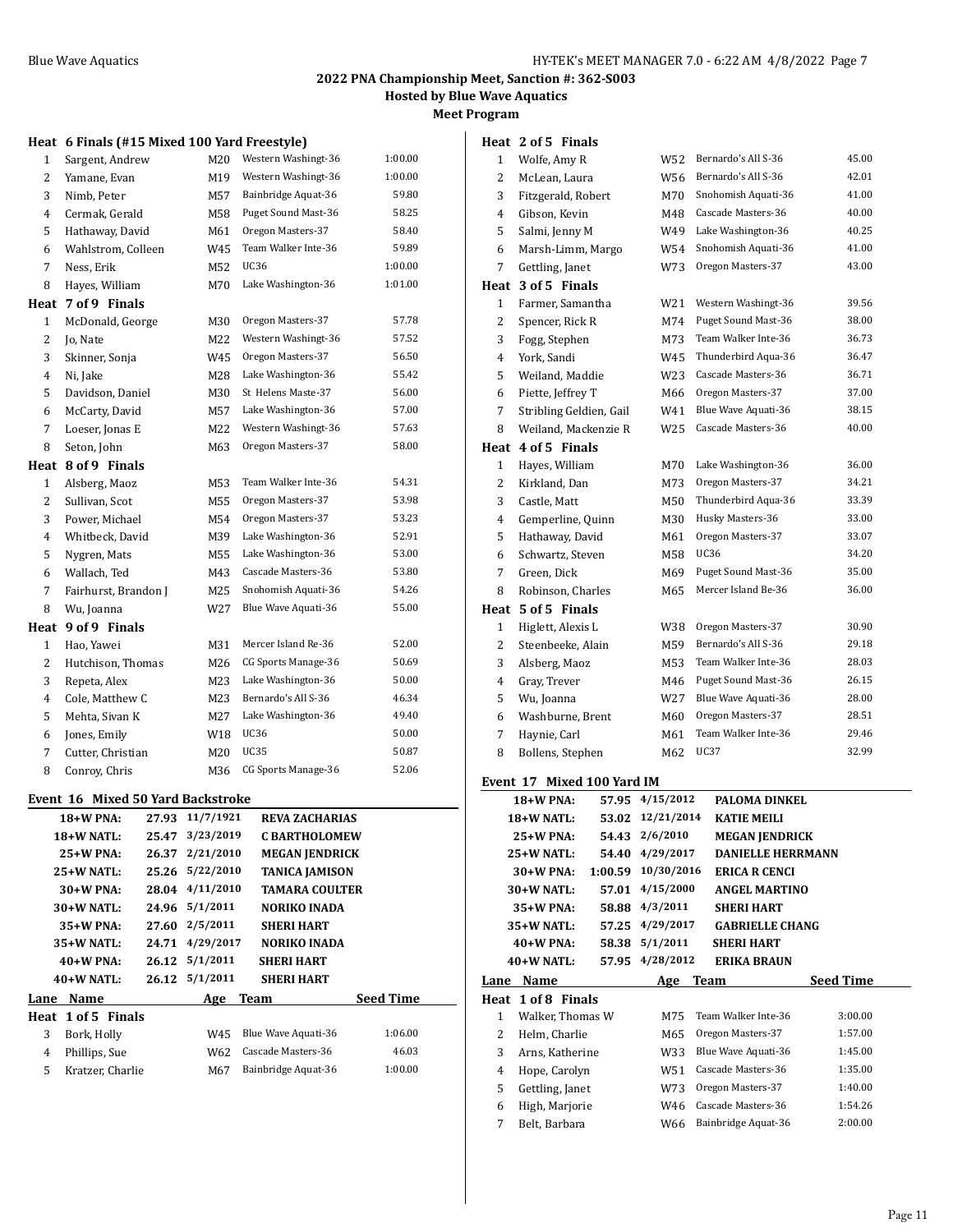**Hosted by Blue Wave Aquatics**

**Meet Program**

### **Heat 2 Finals (#17 Mixed 100 Yard IM)**

| 1              | Thomas, Ben        | M33 | UC36                | 1:30.00 |
|----------------|--------------------|-----|---------------------|---------|
| 2              | Kawaoka, Rebecca   | W30 | Blue Wave Aquati-36 | 1:30.00 |
| 3              | Espinosa, Leo      | M61 | UC36                | 1:30.00 |
| 4              | Mellick, Kimberly  | W43 | Blue Wave Aquati-36 | 1:26.00 |
| 5              | Farmer, Samantha   | W21 | Western Washingt-36 | 1:30.00 |
| 6              | Green, Jeff        | M42 | Snohomish Aquati-36 | 1:30.00 |
| 7              | Borgen, Erik       | M48 | Cascade Masters-36  | 1:30.00 |
| 8              | Farrell, Thomas    | M62 | Puget Sound Mast-36 | 1:35.00 |
| Heat           | 3 of 8 Finals      |     |                     |         |
| $\mathbf{1}$   | Wood, Jason        | M44 | <b>UC36</b>         | 1:23.93 |
| 2              | Chapman, Linda     | W66 | Lake Washington-36  | 1:21.56 |
| 3              | Neuhaus, Scott J   | M67 | Team Walker Inte-36 | 1:20.00 |
| 4              | Weiland, Maddie    | W23 | Cascade Masters-36  | 1:19.96 |
| 5              | Gemperline, Quinn  | M30 | Husky Masters-36    | 1:20.00 |
| 6              | York, Sandi        | W45 | Thunderbird Aqua-36 | 1:21.20 |
| 7              | Stout, Jon         | M75 | Oregon Masters-37   | 1:23.11 |
| 8              | White, Robert      | M73 | Lake Washington-36  | 1:24.19 |
| Heat           | 4 of 8 Finals      |     |                     |         |
| $\mathbf{1}$   | Piette, Jeffrey T  | M66 | Oregon Masters-37   | 1:18.17 |
| 2              | Cyger, Erin        | W50 | Bainbridge Aquat-36 | 1:18.00 |
| 3              | Wright, Larry E    | M73 | <b>UC36</b>         | 1:16.50 |
| 4              | Wetzel, Maria      | W26 | Oregon Masters-37   | 1:15.50 |
| 5              | Outerson, Jenell D | W54 | Blue Wave Aquati-36 | 1:16.00 |
| 6              | Block, Jonathan    | M39 | Snohomish Aquati-36 | 1:18.00 |
| 7              | Van Pelt, Darren   | M52 | Lake Washington-36  | 1:18.00 |
| 8              | Schwartz, Steven   | M58 | UC36                | 1:19.00 |
|                | Heat 5 of 8 Finals |     |                     |         |
| $\mathbf{1}$   | Lauzon, Chantal    | W48 | MSC                 | 1:12.83 |
| 2              | Yasukochi, Emily T | W44 | Thunderbird Aqua-36 | 1:12.65 |
| 3              | Lickwala, Holly    | W45 | Team Walker Inte-36 | 1:11.77 |
| 4              | Kelly, Steven      | M22 | Lake Washington-36  | 1:10.99 |
| 5              | Begalli, Brent A   | M25 | Western Washingt-36 | 1:11.20 |
| 6              | Tujo, Christian    | M50 | Oregon Masters-37   | 1:12.20 |
| 7              | Ryden, Eric        | M41 | Orca Swim Team-36   | 1:12.70 |
| 8              | Belkina, Maria     | W38 | Cascade Masters-36  | 1:15.00 |
|                | Heat 6 of 8 Finals |     |                     |         |
| $\mathbf{1}$   | Moore, Robert      | M61 | Team Walker Inte-36 | 1:10.00 |
| 2              | McKinnon, Courtney | W30 | Husky Masters-36    | 1:10.00 |
| 3              | Gilley, Paige      | W29 | Lake Washington-36  | 1:10.00 |
| 4              | Wahlstrom, Colleen | W45 | Team Walker Inte-36 | 1:09.40 |
| 5              | Bush, Gabe         | M44 | Blue Wave Aquati-36 | 1:09.99 |
| 6              | Yang, Erin         | W28 | Lake Washington-36  | 1:10.00 |
| 7              | Ness, Erik         | M52 | UC36                | 1:10.00 |
| 8              | Yamamoto, Jin      | M47 | Lake Washington-36  | 1:10.88 |
| Heat           | 7 of 8 Finals      |     |                     |         |
| $\mathbf{1}$   | Calvo, Morena      | W34 | CG Sports Manage-36 | 1:08.10 |
| $\overline{c}$ | Cermak, Gerald     | M58 | Puget Sound Mast-36 | 1:07.69 |
| 3              | Power, Michael     | M54 | Oregon Masters-37   | 1:05.90 |
| 4              | Porter, Michael    | M55 | Lake Washington-36  | 1:04.00 |
| 5              | Wintermute, Logan  | M25 | UC36                | 1:05.32 |
| 6              | Colella, Rodney P  | M54 | Cascade Masters-36  | 1:07.06 |
| 7              | Au, Wing Yun       | W21 | Lake Washington-36  | 1:08.00 |
| 8              | Neff, John         | M31 | Snohomish Aquati-36 | 1:09.27 |
|                |                    |     |                     |         |

### **Heat 8 of 8 Finals**

|   | Sprinkle, Baden P | M34             | Blue Wave Aquati-36 | 1:02.00 |
|---|-------------------|-----------------|---------------------|---------|
| 2 | Arnold, Joshua    | M <sub>22</sub> | Bernardo's All S-36 | 1:00.53 |
| 3 | Campea, Scott     | M47             | CG Sports Manage-36 | 57.50   |
| 4 | Mehta, Sivan K    | M <sub>27</sub> | Lake Washington-36  | 55.57   |
| 5 | Cutter, Christian | M20             | UC35                | 56.83   |
| 6 | Wu, Joanna        | W27             | Blue Wave Aquati-36 | 1:00.00 |
|   | Zacharias, Reva   | W24             | CG Sports Manage-36 | 1:02.00 |
| 8 | Colella, Casey    | M27             | Cascade Masters-36  | 1:03.53 |

### **Event 18 Mixed 200 Yard Butterfly**

|      | 18+W PNA:                          | 2:02.45 | 4/12/2014 | <b>JORDAN KING</b>      |                  |
|------|------------------------------------|---------|-----------|-------------------------|------------------|
|      | 18+W NATL:                         | 1:54.62 | 4/28/2012 | <b>KATHERINE MILLS</b>  |                  |
|      | $25+W$ PNA:                        | 2:10.47 | 4/12/2015 | <b>JORDAN G KING</b>    |                  |
|      | $25+W$ NATL:                       | 1:57.48 | 12/2/2017 | <b>HANNAH SAIZ</b>      |                  |
|      | 30+W PNA:                          | 2:13.49 | 5/18/1987 | <b>TAMMY BENNETT</b>    |                  |
|      | $30+W$ NATL:                       | 2:03.46 | 5/12/1996 | <b>K PIPES-NEILSEN</b>  |                  |
|      | $35+W$ PNA:                        | 2:21.78 | 4/13/2013 | <b>SUSAN WETSTONE</b>   |                  |
|      | $35+W$ NATL:                       | 2:03.48 | 5/22/2005 | <b>S VON DER LIPPE</b>  |                  |
|      | $40+W$ PNA:                        | 2:18.99 | 4/14/1996 | <b>CAMILLE THOMPSON</b> |                  |
|      | $40+W$ NATL:                       | 2:03.13 | 5/4/2008  | <b>S VON DER LIPPE</b>  |                  |
| Lane | Name                               |         | Age       | Team                    | <b>Seed Time</b> |
| Heat | 1 of 1 Finals                      |         |           |                         |                  |
| 2    | Fogg, Stephen                      |         | M73       | Team Walker Inte-36     | 3:24.19          |
| 3    | Mcclafferty, Christine             |         | W48       | Oregon Masters-37       | 2:20.41          |
| 4    | Petersen, Erik                     |         | M33       | CG Sports Manage-36     | 2:04.90          |
| 5    | Jeffery, Shawn                     |         | M42       | <b>UC36</b>             | 2:10.00          |
| 6    | Tujo, Christian                    |         | M50       | Oregon Masters-37       | 2:32.00          |
| 7    | Dumouchel, Denise                  |         | W59       | Bainbridge Aquat-36     | 3:59.00          |
|      | Event 19 Mixed 100 Yard Backstroke |         |           |                         |                  |

|      |                         |         | - MACU TOO TULU DUCKJU OKC |                         |                  |
|------|-------------------------|---------|----------------------------|-------------------------|------------------|
|      | 18+W PNA:               | 57.98   | 4/12/2014                  | <b>JORDAN KING</b>      |                  |
|      | 18+W NATL:              | 53.83   | 3/24/2019                  | <b>C BARTHOLOMEW</b>    |                  |
|      | 25+W PNA:               | 1:01.77 | 5/20/2007                  | <b>MEGAN LIVINGSTON</b> |                  |
|      | $25+W$ NATL:            | 54.06   | 5/23/2010                  | TANICA JAMISON          |                  |
|      | 30+W PNA:               | 1:00.35 | 4/11/2010                  | TAMARA COULTER          |                  |
|      | 30+W NATL:              | 54.60   | 4/30/2011                  | <b>NORIKO INADA</b>     |                  |
|      | 35+W PNA:               | 57.34   | 4/3/2011                   | <b>SHERI HART</b>       |                  |
|      | 35+W NATL:              | 53.58   | 4/30/2017                  | <b>NORIKO INADA</b>     |                  |
|      | $40+W$ PNA:             | 56.03   | 5/1/2011                   | <b>SHERI HART</b>       |                  |
|      | $40+W$ NATL:            | 56.03   | 4/30/2011                  | <b>SHERI HART</b>       |                  |
| Lane | Name                    |         | Age                        | Team                    | <b>Seed Time</b> |
| Heat | 1 of 6 Finals           |         |                            |                         |                  |
|      |                         |         |                            |                         |                  |
| 1    | Adkins-Narte, Heather D |         | W67                        | Bainbridge Aquat-36     | 2:15.00          |
| 2    | Fitzgerald, Robert      |         | M70                        | Snohomish Aquati-36     | 1:40.00          |
| 3    | Schultz, Kait           |         | W20                        | Western Washingt-36     | 1:32.95          |
| 4    | Chan, Chelsea           |         | W29                        | Blue Wave Aquati-36     | 1:30.00          |
| 5    | Hoffman, Wendy          |         | W59                        | Puget Sound Mast-36     | 1:31.00          |
| 6    | Hope, Carolyn           |         | W51                        | Cascade Masters-36      | 1:35.00          |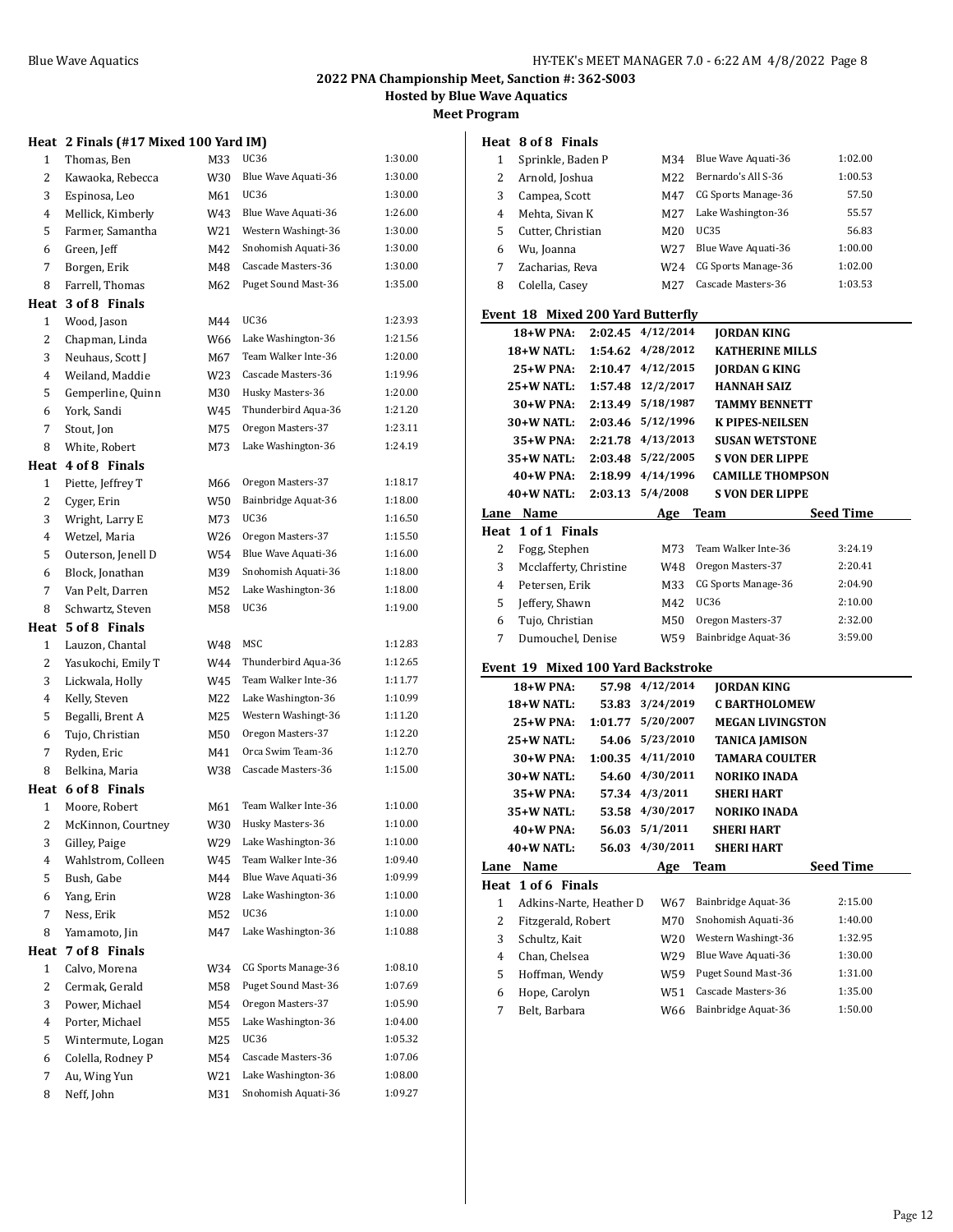**Hosted by Blue Wave Aquatics**

**Meet Program**

### **Heat 2 Finals (#19 Mixed 100 Yard Backstroke)**

| 1              | Underbrink, Dan         | M65 | Team Walker Inte-36 | 1:26.95 |
|----------------|-------------------------|-----|---------------------|---------|
| 2              | Spencer, Rick R         | M74 | Puget Sound Mast-36 | 1:23.00 |
| 3              | Neuhaus, Scott J        | M67 | Team Walker Inte-36 | 1:22.21 |
| 4              | York, Sandi             | W45 | Thunderbird Aqua-36 | 1:20.34 |
| 5              | Polidori, Wendy         | W52 | Snohomish Aquati-36 | 1:22.00 |
| 6              | Stribling Geldien, Gail | W41 | Blue Wave Aquati-36 | 1:22.80 |
| 7              | Robinson, Charles       | M65 | Mercer Island Be-36 | 1:25.00 |
| 8              | Stout, Jon              | M75 | Oregon Masters-37   | 1:30.00 |
| Heat           | 3 of 6 Finals           |     |                     |         |
| $\mathbf{1}$   | Kolesov, Nick           | M23 | Cascade Masters-36  | 1:20.00 |
| 2              | Knowlton, Bill          | M69 | <b>UC36</b>         | 1:18.00 |
| 3              | Ralstin, Grace          | W20 | Blue Wave Aquati-36 | 1:16.22 |
| $\overline{4}$ | McKinnon, Courtney      | W30 | Husky Masters-36    | 1:15.00 |
| 5              | Riddle, Luci A          | W19 | Western Washingt-36 | 1:15.00 |
| 6              | Hayes, William          | M70 | Lake Washington-36  | 1:18.00 |
| 7              | Wright, Larry E         | M73 | UC36                | 1:19.00 |
| 8              | Yamane, Evan            | M19 | Western Washingt-36 | 1:20.00 |
|                | Heat 4 of 6 Finals      |     |                     |         |
| $\mathbf{1}$   | Weiland, Mackenzie R    | W25 | Cascade Masters-36  | 1:12.65 |
| 2              | Stacy, Jessica L        | W32 | Oregon Masters-37   | 1:12.10 |
| 3              | McDonald, George        | M30 | Oregon Masters-37   | 1:11.72 |
| 4              | Gilley, Paige           | W29 | Lake Washington-36  | 1:10.00 |
| 5              | Au, Wing Yun            | W21 | Lake Washington-36  | 1:10.00 |
| 6              | Yamamoto, Jin           | M47 | Lake Washington-36  | 1:12.00 |
| 7              | Ralstin, Madeline       | W20 | Blue Wave Aquati-36 | 1:12.18 |
| 8              | Kirkland, Dan           | M73 | Oregon Masters-37   | 1:13.16 |
| Heat           | 5 of 6 Finals           |     |                     |         |
| $\mathbf{1}$   | Moore, Robert           | M61 | Team Walker Inte-36 | 1:08.00 |
| 2              | Pence, Braden C         | M39 | Cascade Masters-36  | 1:05.00 |
| 3              | Kelly, Sawyer           | M27 | Lake Washington-36  | 1:04.00 |
| $\overline{4}$ | Haynie, Carl            | M61 | Team Walker Inte-36 | 1:02.95 |
| 5              | Steenbeeke, Alain       | M59 | Bernardo's All S-36 | 1:03.16 |
| 6              | McCarty, David          | M57 | Lake Washington-36  | 1:04.00 |
| 7              | Higlett, Alexis L       | W38 | Oregon Masters-37   | 1:05.82 |
| 8              | Hathaway, David         | M61 | Oregon Masters-37   | 1:09.99 |
| Heat           | 6 of 6 Finals           |     |                     |         |
| $\mathbf{1}$   | Davidson, Daniel        | M30 | St Helens Maste-37  | 1:02.00 |
| 2              | Nygren, Mats            | M55 | Lake Washington-36  | 1:01.00 |
| 3              | Zacharias, Reva         | W24 | CG Sports Manage-36 | 59.00   |
| 4              | Hutchison, Thomas       | M26 | CG Sports Manage-36 | 56.80   |
| 5              | Wu, Joanna              | W27 | Blue Wave Aquati-36 | 58.00   |
| 6              | Arnold, Joshua          | M22 | Bernardo's All S-36 | 1:00.37 |
| 7              | Fairhurst, Brandon J    | M25 | Snohomish Aquati-36 | 1:01.39 |
| 8              | Jeffery, Shawn          | M42 | <b>UC36</b>         | 1:02.00 |

|        | Event  20   Mixed 50 Yard Breaststroke |                 |                                            |                |
|--------|----------------------------------------|-----------------|--------------------------------------------|----------------|
|        | 18+W PNA:<br>29.51                     | 5/10/2018       | <b>KATIE A KAESTNER</b>                    |                |
|        | 27.76<br>18+W NATL:                    | 12/5/2014       | <b>KATIE MEILI</b>                         |                |
|        | 25+W PNA:                              | 27.14 2/21/2010 | <b>MEGAN JENDRICK</b>                      |                |
|        | 25+W NATL:                             | 27.10 4/30/2016 | <b>KATIE MEILI</b>                         |                |
|        | 30+W PNA:                              | 32.70 4/15/2018 | <b>AMELIA FERREL</b>                       |                |
|        | 30+W NATL:<br>28.48                    | 5/4/2008        | <b>KATIE MCCLELLAND</b>                    |                |
|        | 35+W PNA:                              | 33.36 4/10/2005 | <b>LINDA HEGEBERG</b>                      |                |
|        | 35+W NATL:<br>28.51                    | 5/2/2014        | <b>KATIE GLENN</b>                         |                |
|        | 40+W PNA:<br>31.61                     | 5/9/2013        | <b>HALEIGH A WERNER</b>                    |                |
|        | 40+W NATL:<br>28.71                    | 5/11/2018       | <b>KATIE GLENN</b>                         |                |
|        | Lane Name                              | Age             | Team                                       | Seed Time      |
|        | Heat 1 of 7 Finals                     |                 |                                            |                |
| 3      | Walker, Thomas W                       | M75             | Team Walker Inte-36                        | 2:00.00        |
| 4      | Condotta, Robert                       | M58             | Blue Wave Aquati-36                        | 1:10.00        |
| 5      | Guy, Brian M                           | M52             | Bainbridge Aquat-36                        | 1:32.00        |
| 6      | Guy, Anthony J                         | M21             | Bainbridge Aquat-36                        | 2:05.00        |
|        | Heat 2 of 7 Finals                     |                 |                                            |                |
| 1      | Kratzer, Charlie                       | M67             | Bainbridge Aquat-36                        | 50.00          |
| 2      | Truong, Dominique                      | M83             | Puget Sound Mast-36                        | 48.00          |
| 3      | Gettling, Janet                        | W73             | Oregon Masters-37                          | 45.00          |
| 4      | McLean, Laura                          | W56             | Bernardo's All S-36                        | 44.79          |
| 5      | Weiland, Mackenzie R                   | W25             | Cascade Masters-36                         | 45.00          |
| 6      | Clark, Katherine S                     | W45             | Cascade Masters-36                         | 45.40          |
| 7      | Kratzer, Elissa                        | W59             | Bainbridge Aquat-36                        | 50.00          |
| 8      | High, Marjorie                         | W46             | Cascade Masters-36                         | 58.43          |
| Heat   | 3 of 7 Finals                          |                 |                                            |                |
| 1      | Marsh-Limm, Margo                      | W54             | Snohomish Aquati-36                        | 43.00          |
| 2      | Davidson, Anna                         | W26             | Oregon Masters-37                          | 40.64          |
| 3      | Farrell, Thomas                        | M62             | Puget Sound Mast-36                        | 40.00          |
| 4      | Colberg, Jason                         | M52             | Cascade Masters-36                         | 39.99          |
| 5      | Hope, Carolyn                          | W51             | Cascade Masters-36                         | 40.00          |
| 6      | Espinosa, Leo                          | M61             | UC36                                       | 40.00          |
| 7      | Weiland, Maddie                        | W23             | Cascade Masters-36                         | 41.83          |
| 8      | VanWormer, Jessa                       | W23             | Western Washingt-36                        | 44.70          |
|        | Heat 4 of 7 Finals                     |                 |                                            |                |
| 1      | White, Robert                          | M73             | Lake Washington-36                         | 39.31          |
| 2      | Pradhan, Azim                          | M34             | Lake Washington-36                         | 39.00          |
| 3      | Zilz, Lenny A                          | M72             | Mercer Island Be-36                        | 38.26          |
| 4      | Gemperline, Quinn                      | M30             | Husky Masters-36                           | 38.00          |
| 5      | Li, Ran                                | M33             | Snohomish Aquati-36                        | 38.00          |
| 6      | Piette, Jeffrey T                      | M66             | Oregon Masters-37                          | 39.00          |
| 7      | Walsh, Greg S                          | M69             | Seattle Metropol-36                        | 39.07          |
| 8      | Chapman, Linda                         | W66             | Lake Washington-36                         | 39.90          |
| Heat   | 5 of 7 Finals                          |                 |                                            |                |
| 1      | Lickwala, Holly                        | W45             | Team Walker Inte-36                        | 37.33          |
| 2      | Schwartz, Steven                       | M58             | UC36                                       | 37.20          |
| 3      | Hebert, Joseph                         | M60             | <b>UC36</b>                                | 36.00          |
| 4      | Castle, Matt                           | M50             | Thunderbird Aqua-36<br>Bernardo's All S-36 | 34.87          |
| 5      | Cole, Matthew C                        | M23             | MSC                                        | 35.00          |
| 6      | Lauzon, Chantal<br>Tujo, Christian     | W48             | Oregon Masters-37                          | 36.80<br>37.30 |
| 7<br>8 | Peterson, Steven                       | M50<br>M75      | Bernardo's All S-36                        | 37.50          |
|        |                                        |                 |                                            |                |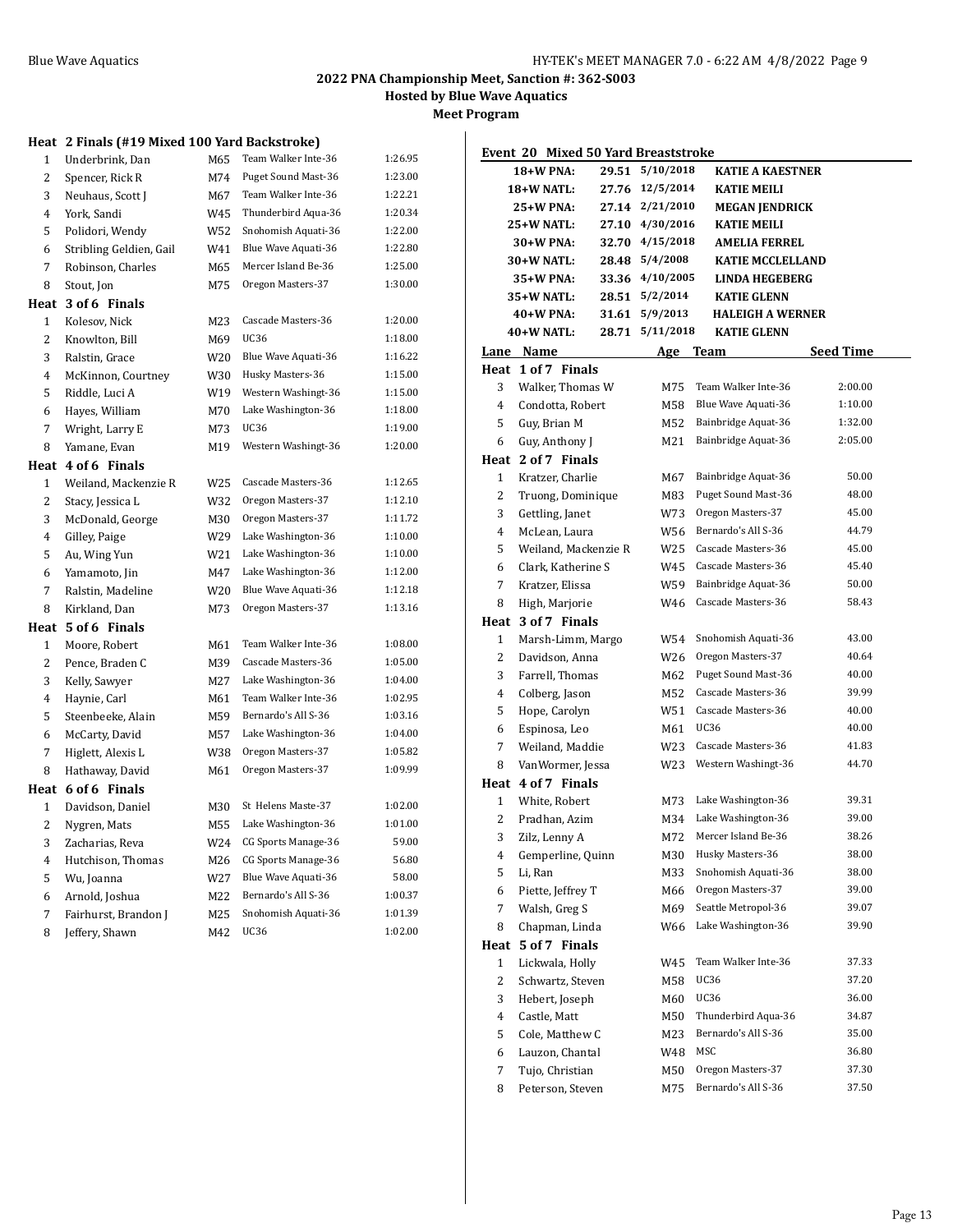**Hosted by Blue Wave Aquatics**

**Meet Program**

### **Heat 6 Finals (#20 Mixed 50 Yard Breaststroke)**

| 1    | Scott, David      | M55 | Team Walker Inte-36 | 34.08 |
|------|-------------------|-----|---------------------|-------|
| 2    | Clark, Josaiah    | M25 | Cascade Masters-36  | 33.86 |
| 3    | Petersen, Erik    | M33 | CG Sports Manage-36 | 33.55 |
| 4    | Cermak, Gerald    | M58 | Puget Sound Mast-36 | 33.22 |
| 5    | Porter, Michael   | M55 | Lake Washington-36  | 33.50 |
| 6    | Neff, John        | M31 | Snohomish Aquati-36 | 33.77 |
| 7    | Arnold, Joshua    | M22 | Bernardo's All S-36 | 34.00 |
| 8    | Yang, Erin        | W28 | Lake Washington-36  | 34.13 |
| Heat | 7 of 7 Finals     |     |                     |       |
| 1    | Leskovar, Fran    | M23 | Bernardo's All S-36 | 33.00 |
|      |                   |     |                     |       |
| 2    | Esko, Kevin       | M56 | Mercer Island Re-36 | 31.66 |
| 3    | Colella, Rodney P | M54 | Cascade Masters-36  | 31.00 |
| 4    | Conroy, Chris     | M36 | CG Sports Manage-36 | 29.24 |
| 5    | Colella, Casey    | M27 | Cascade Masters-36  | 30.94 |
| 6    | Gibson, Kevin     | M48 | Cascade Masters-36  | 31.00 |
| 7    | Washburne, Brent  | M60 | Oregon Masters-37   | 32.97 |
| 8    | Calvo, Morena     | W34 | CG Sports Manage-36 | 33.10 |

### **Event 21 Women 200 Yard Freestyle Relay**

| Team                                               |  | Relay                           |                                             | <b>Seed Time</b> |  |
|----------------------------------------------------|--|---------------------------------|---------------------------------------------|------------------|--|
| K PIPES, E JONES, K TREIBLE SLATON, C WENZEL       |  |                                 |                                             |                  |  |
|                                                    |  |                                 | 55+ NATL: 1:45.60 4/29/2017 PALM BEACH MAST |                  |  |
| C M DAVIS, S PREISSLER, D A GLASSMAN, M B LIPPOLD  |  |                                 |                                             |                  |  |
|                                                    |  | 55+ PNA: 1:53.70 5/9/2013 PSM   |                                             |                  |  |
| K GARNIER, C SAPPEY, A SCOTT-KUBE, S VON DER LIPPE |  |                                 |                                             |                  |  |
|                                                    |  |                                 | 45+ NATL: 1:40.44 4/30/2011 COLORADO MASTER |                  |  |
| <b>J MOORE, C DAVIS, D GLASSMAN, M LIPPOLD</b>     |  |                                 |                                             |                  |  |
|                                                    |  | 45+ PNA: 1:45.48 5/17/2002      | <b>PNA</b>                                  |                  |  |
| K LINDAUER, A UHL, J STRINGER, E BRAUN             |  |                                 |                                             |                  |  |
|                                                    |  | 35+ NATL: 1:36.42 2/1/2015 NCMS |                                             |                  |  |
| S HART, H A WERNER, M C ARMSTRONG, L A DAHL        |  |                                 |                                             |                  |  |
|                                                    |  | $35+$ PNA: 1:40.10 $5/1/2011$   | <b>PNA</b>                                  |                  |  |
| M KENNEDY, L SMITH, K LINDAUER, E BRAUN            |  |                                 |                                             |                  |  |
|                                                    |  |                                 | 25+ NATL: 1:34.62 4/7/2019 NORTH CAROLINA   |                  |  |
| A MOORHEAD, C HELGASON, J G KING, P DINKEL         |  |                                 |                                             |                  |  |
|                                                    |  | 25+ PNA: 1:41.13 4/12/2015      | <b>PSM</b>                                  |                  |  |
| <b>G MIZERAK, S SHANER, C HURTUBISE, K GRIER</b>   |  |                                 |                                             |                  |  |
|                                                    |  | 18+ NATL: 1:35.66 4/30/2016     | <b>CLUB TRIBE ALUM</b>                      |                  |  |
| A MOORHEAD, L ORAM, P DINKEL, J KING               |  |                                 |                                             |                  |  |
|                                                    |  | 18+ PNA: 1:41.39 4/13/2014 PSM  |                                             |                  |  |

--- No entries for event

| 18+ PNA: 1:28.38 4/15/2012<br><b>PNA</b><br>CHRIS CHAPMAN, THOMAS PEART, NED STACK, CEJIH YUNG<br>18+ NATL: 1:18.32 5/22/2010 NORTH CAROLINA<br>N BRUNELLI, C JONES, N WESTBY, J SKUBA<br>25+ PNA: 1:27.32 4/14/2013<br>PSM<br>C CHAPMAN, C YUNG, C CONROY, R CARDOSO<br>25+ NATL: 1:19.71 4/7/2018<br><b>RICE AQUATICS</b><br>W WAGNER, A SURHOFF, D HILL, B COLLINS<br>35+ PNA: 1:31.52 5/20/2007<br><b>PNA</b><br>J KEPPELER, T DOHERTY, D KAYS, K NELSON<br>35+ NATL: 1:23.32 5/29/2010 LONGHORN AQUATI<br>T BLESSING, M VAROZZA, B BAILEY, C ECKERMAN<br>45+ PNA: 1:30.56 5/20/2007 PNA<br>BRAD HERING, RICH LOUDON, JAY LEIGH, KARL WEISS<br>45+ NATL: 1:27.70 5/4/2008 ARIZONA MASTERS<br>JOHN SMITH, AL JAEGERS, PAUL HAFNER, PAUL SMITH<br>55+ PNA: 1:35.14 4/25/2019 PSM<br>SOUVIRAA-LABASTIE, B V HERING, G LAFFICHE, D L PHI<br>55+ NATL: 1:32.18 4/11/2009 OREGON MASTERS<br>M TENNANT, D BROCKBANK, W EDWARDS, L PHILBRICK<br><b>Exam Relay</b> Relay Seed Time<br>--- No entries for event<br>Event 23 Mixed 200 Yard Freestyle Relay<br>18+W PNA: 1:41.39 4/13/2014<br>PSM<br>A MOORHEAD, L ORAM, P DINKEL, J KING<br>18+W NATL: 1:35.66 4/30/2016 CLUB TRIBE ALUM<br>G MIZERAK, S SHANER, C HURTUBISE, K GRIER<br>25+W PNA: 1:41.13 4/12/2015 PSM<br>A MOORHEAD, C HELGASON, J G KING, P DINKEL<br>25+W NATL: 1:34.62 4/7/2019 NORTH CAROLINA<br>M KENNEDY, L SMITH, K LINDAUER, E BRAUN<br>35+W PNA: 1:40.10 5/1/2011<br><b>PNA</b><br>S HART, H A WERNER, M C ARMSTRONG, L A DAHL<br>35+W NATL: 1:36.42 2/1/2015<br><b>NCMS</b><br>K LINDAUER, A UHL, J STRINGER, E BRAUN<br>45+W PNA: 1:45.48 5/17/2002 PNA<br>J MOORE, C DAVIS, D GLASSMAN, M LIPPOLD<br>45+W NATL: 1:40.44 4/30/2011 COLORADO MASTER<br>K GARNIER, C SAPPEY, A SCOTT-KUBE, S VON DER LIPPE<br>55+W PNA: 1:53.70 5/9/2013<br><b>PSM</b><br>C M DAVIS, S PREISSLER, D A GLASSMAN, M B LIPPOLD<br>55+W NATL: 1:45.60 4/29/2017 PALM BEACH MAST<br>K PIPES, E JONES, K TREIBLE SLATON, C WENZEL | Event 22 Men 200 Yard Freestyle Relay |
|-----------------------------------------------------------------------------------------------------------------------------------------------------------------------------------------------------------------------------------------------------------------------------------------------------------------------------------------------------------------------------------------------------------------------------------------------------------------------------------------------------------------------------------------------------------------------------------------------------------------------------------------------------------------------------------------------------------------------------------------------------------------------------------------------------------------------------------------------------------------------------------------------------------------------------------------------------------------------------------------------------------------------------------------------------------------------------------------------------------------------------------------------------------------------------------------------------------------------------------------------------------------------------------------------------------------------------------------------------------------------------------------------------------------------------------------------------------------------------------------------------------------------------------------------------------------------------------------------------------------------------------------------------------------------------------------------------------------------------------------------------------------------------------------------------------------------------------------------------------------------------------------------------------------------------------------------------------------------------------|---------------------------------------|
|                                                                                                                                                                                                                                                                                                                                                                                                                                                                                                                                                                                                                                                                                                                                                                                                                                                                                                                                                                                                                                                                                                                                                                                                                                                                                                                                                                                                                                                                                                                                                                                                                                                                                                                                                                                                                                                                                                                                                                                   |                                       |
|                                                                                                                                                                                                                                                                                                                                                                                                                                                                                                                                                                                                                                                                                                                                                                                                                                                                                                                                                                                                                                                                                                                                                                                                                                                                                                                                                                                                                                                                                                                                                                                                                                                                                                                                                                                                                                                                                                                                                                                   |                                       |
|                                                                                                                                                                                                                                                                                                                                                                                                                                                                                                                                                                                                                                                                                                                                                                                                                                                                                                                                                                                                                                                                                                                                                                                                                                                                                                                                                                                                                                                                                                                                                                                                                                                                                                                                                                                                                                                                                                                                                                                   |                                       |
|                                                                                                                                                                                                                                                                                                                                                                                                                                                                                                                                                                                                                                                                                                                                                                                                                                                                                                                                                                                                                                                                                                                                                                                                                                                                                                                                                                                                                                                                                                                                                                                                                                                                                                                                                                                                                                                                                                                                                                                   |                                       |
|                                                                                                                                                                                                                                                                                                                                                                                                                                                                                                                                                                                                                                                                                                                                                                                                                                                                                                                                                                                                                                                                                                                                                                                                                                                                                                                                                                                                                                                                                                                                                                                                                                                                                                                                                                                                                                                                                                                                                                                   |                                       |
|                                                                                                                                                                                                                                                                                                                                                                                                                                                                                                                                                                                                                                                                                                                                                                                                                                                                                                                                                                                                                                                                                                                                                                                                                                                                                                                                                                                                                                                                                                                                                                                                                                                                                                                                                                                                                                                                                                                                                                                   |                                       |
|                                                                                                                                                                                                                                                                                                                                                                                                                                                                                                                                                                                                                                                                                                                                                                                                                                                                                                                                                                                                                                                                                                                                                                                                                                                                                                                                                                                                                                                                                                                                                                                                                                                                                                                                                                                                                                                                                                                                                                                   |                                       |
|                                                                                                                                                                                                                                                                                                                                                                                                                                                                                                                                                                                                                                                                                                                                                                                                                                                                                                                                                                                                                                                                                                                                                                                                                                                                                                                                                                                                                                                                                                                                                                                                                                                                                                                                                                                                                                                                                                                                                                                   |                                       |
|                                                                                                                                                                                                                                                                                                                                                                                                                                                                                                                                                                                                                                                                                                                                                                                                                                                                                                                                                                                                                                                                                                                                                                                                                                                                                                                                                                                                                                                                                                                                                                                                                                                                                                                                                                                                                                                                                                                                                                                   |                                       |
|                                                                                                                                                                                                                                                                                                                                                                                                                                                                                                                                                                                                                                                                                                                                                                                                                                                                                                                                                                                                                                                                                                                                                                                                                                                                                                                                                                                                                                                                                                                                                                                                                                                                                                                                                                                                                                                                                                                                                                                   |                                       |
|                                                                                                                                                                                                                                                                                                                                                                                                                                                                                                                                                                                                                                                                                                                                                                                                                                                                                                                                                                                                                                                                                                                                                                                                                                                                                                                                                                                                                                                                                                                                                                                                                                                                                                                                                                                                                                                                                                                                                                                   |                                       |
|                                                                                                                                                                                                                                                                                                                                                                                                                                                                                                                                                                                                                                                                                                                                                                                                                                                                                                                                                                                                                                                                                                                                                                                                                                                                                                                                                                                                                                                                                                                                                                                                                                                                                                                                                                                                                                                                                                                                                                                   |                                       |
|                                                                                                                                                                                                                                                                                                                                                                                                                                                                                                                                                                                                                                                                                                                                                                                                                                                                                                                                                                                                                                                                                                                                                                                                                                                                                                                                                                                                                                                                                                                                                                                                                                                                                                                                                                                                                                                                                                                                                                                   |                                       |
|                                                                                                                                                                                                                                                                                                                                                                                                                                                                                                                                                                                                                                                                                                                                                                                                                                                                                                                                                                                                                                                                                                                                                                                                                                                                                                                                                                                                                                                                                                                                                                                                                                                                                                                                                                                                                                                                                                                                                                                   |                                       |
|                                                                                                                                                                                                                                                                                                                                                                                                                                                                                                                                                                                                                                                                                                                                                                                                                                                                                                                                                                                                                                                                                                                                                                                                                                                                                                                                                                                                                                                                                                                                                                                                                                                                                                                                                                                                                                                                                                                                                                                   |                                       |
|                                                                                                                                                                                                                                                                                                                                                                                                                                                                                                                                                                                                                                                                                                                                                                                                                                                                                                                                                                                                                                                                                                                                                                                                                                                                                                                                                                                                                                                                                                                                                                                                                                                                                                                                                                                                                                                                                                                                                                                   |                                       |
|                                                                                                                                                                                                                                                                                                                                                                                                                                                                                                                                                                                                                                                                                                                                                                                                                                                                                                                                                                                                                                                                                                                                                                                                                                                                                                                                                                                                                                                                                                                                                                                                                                                                                                                                                                                                                                                                                                                                                                                   |                                       |
|                                                                                                                                                                                                                                                                                                                                                                                                                                                                                                                                                                                                                                                                                                                                                                                                                                                                                                                                                                                                                                                                                                                                                                                                                                                                                                                                                                                                                                                                                                                                                                                                                                                                                                                                                                                                                                                                                                                                                                                   |                                       |
|                                                                                                                                                                                                                                                                                                                                                                                                                                                                                                                                                                                                                                                                                                                                                                                                                                                                                                                                                                                                                                                                                                                                                                                                                                                                                                                                                                                                                                                                                                                                                                                                                                                                                                                                                                                                                                                                                                                                                                                   |                                       |
|                                                                                                                                                                                                                                                                                                                                                                                                                                                                                                                                                                                                                                                                                                                                                                                                                                                                                                                                                                                                                                                                                                                                                                                                                                                                                                                                                                                                                                                                                                                                                                                                                                                                                                                                                                                                                                                                                                                                                                                   |                                       |
|                                                                                                                                                                                                                                                                                                                                                                                                                                                                                                                                                                                                                                                                                                                                                                                                                                                                                                                                                                                                                                                                                                                                                                                                                                                                                                                                                                                                                                                                                                                                                                                                                                                                                                                                                                                                                                                                                                                                                                                   |                                       |
|                                                                                                                                                                                                                                                                                                                                                                                                                                                                                                                                                                                                                                                                                                                                                                                                                                                                                                                                                                                                                                                                                                                                                                                                                                                                                                                                                                                                                                                                                                                                                                                                                                                                                                                                                                                                                                                                                                                                                                                   |                                       |
|                                                                                                                                                                                                                                                                                                                                                                                                                                                                                                                                                                                                                                                                                                                                                                                                                                                                                                                                                                                                                                                                                                                                                                                                                                                                                                                                                                                                                                                                                                                                                                                                                                                                                                                                                                                                                                                                                                                                                                                   |                                       |
|                                                                                                                                                                                                                                                                                                                                                                                                                                                                                                                                                                                                                                                                                                                                                                                                                                                                                                                                                                                                                                                                                                                                                                                                                                                                                                                                                                                                                                                                                                                                                                                                                                                                                                                                                                                                                                                                                                                                                                                   |                                       |
|                                                                                                                                                                                                                                                                                                                                                                                                                                                                                                                                                                                                                                                                                                                                                                                                                                                                                                                                                                                                                                                                                                                                                                                                                                                                                                                                                                                                                                                                                                                                                                                                                                                                                                                                                                                                                                                                                                                                                                                   |                                       |
|                                                                                                                                                                                                                                                                                                                                                                                                                                                                                                                                                                                                                                                                                                                                                                                                                                                                                                                                                                                                                                                                                                                                                                                                                                                                                                                                                                                                                                                                                                                                                                                                                                                                                                                                                                                                                                                                                                                                                                                   |                                       |
|                                                                                                                                                                                                                                                                                                                                                                                                                                                                                                                                                                                                                                                                                                                                                                                                                                                                                                                                                                                                                                                                                                                                                                                                                                                                                                                                                                                                                                                                                                                                                                                                                                                                                                                                                                                                                                                                                                                                                                                   |                                       |
|                                                                                                                                                                                                                                                                                                                                                                                                                                                                                                                                                                                                                                                                                                                                                                                                                                                                                                                                                                                                                                                                                                                                                                                                                                                                                                                                                                                                                                                                                                                                                                                                                                                                                                                                                                                                                                                                                                                                                                                   |                                       |
|                                                                                                                                                                                                                                                                                                                                                                                                                                                                                                                                                                                                                                                                                                                                                                                                                                                                                                                                                                                                                                                                                                                                                                                                                                                                                                                                                                                                                                                                                                                                                                                                                                                                                                                                                                                                                                                                                                                                                                                   |                                       |
|                                                                                                                                                                                                                                                                                                                                                                                                                                                                                                                                                                                                                                                                                                                                                                                                                                                                                                                                                                                                                                                                                                                                                                                                                                                                                                                                                                                                                                                                                                                                                                                                                                                                                                                                                                                                                                                                                                                                                                                   |                                       |
|                                                                                                                                                                                                                                                                                                                                                                                                                                                                                                                                                                                                                                                                                                                                                                                                                                                                                                                                                                                                                                                                                                                                                                                                                                                                                                                                                                                                                                                                                                                                                                                                                                                                                                                                                                                                                                                                                                                                                                                   |                                       |
|                                                                                                                                                                                                                                                                                                                                                                                                                                                                                                                                                                                                                                                                                                                                                                                                                                                                                                                                                                                                                                                                                                                                                                                                                                                                                                                                                                                                                                                                                                                                                                                                                                                                                                                                                                                                                                                                                                                                                                                   |                                       |
|                                                                                                                                                                                                                                                                                                                                                                                                                                                                                                                                                                                                                                                                                                                                                                                                                                                                                                                                                                                                                                                                                                                                                                                                                                                                                                                                                                                                                                                                                                                                                                                                                                                                                                                                                                                                                                                                                                                                                                                   |                                       |
|                                                                                                                                                                                                                                                                                                                                                                                                                                                                                                                                                                                                                                                                                                                                                                                                                                                                                                                                                                                                                                                                                                                                                                                                                                                                                                                                                                                                                                                                                                                                                                                                                                                                                                                                                                                                                                                                                                                                                                                   |                                       |
|                                                                                                                                                                                                                                                                                                                                                                                                                                                                                                                                                                                                                                                                                                                                                                                                                                                                                                                                                                                                                                                                                                                                                                                                                                                                                                                                                                                                                                                                                                                                                                                                                                                                                                                                                                                                                                                                                                                                                                                   |                                       |
|                                                                                                                                                                                                                                                                                                                                                                                                                                                                                                                                                                                                                                                                                                                                                                                                                                                                                                                                                                                                                                                                                                                                                                                                                                                                                                                                                                                                                                                                                                                                                                                                                                                                                                                                                                                                                                                                                                                                                                                   |                                       |
|                                                                                                                                                                                                                                                                                                                                                                                                                                                                                                                                                                                                                                                                                                                                                                                                                                                                                                                                                                                                                                                                                                                                                                                                                                                                                                                                                                                                                                                                                                                                                                                                                                                                                                                                                                                                                                                                                                                                                                                   |                                       |
|                                                                                                                                                                                                                                                                                                                                                                                                                                                                                                                                                                                                                                                                                                                                                                                                                                                                                                                                                                                                                                                                                                                                                                                                                                                                                                                                                                                                                                                                                                                                                                                                                                                                                                                                                                                                                                                                                                                                                                                   |                                       |
|                                                                                                                                                                                                                                                                                                                                                                                                                                                                                                                                                                                                                                                                                                                                                                                                                                                                                                                                                                                                                                                                                                                                                                                                                                                                                                                                                                                                                                                                                                                                                                                                                                                                                                                                                                                                                                                                                                                                                                                   |                                       |
|                                                                                                                                                                                                                                                                                                                                                                                                                                                                                                                                                                                                                                                                                                                                                                                                                                                                                                                                                                                                                                                                                                                                                                                                                                                                                                                                                                                                                                                                                                                                                                                                                                                                                                                                                                                                                                                                                                                                                                                   |                                       |
|                                                                                                                                                                                                                                                                                                                                                                                                                                                                                                                                                                                                                                                                                                                                                                                                                                                                                                                                                                                                                                                                                                                                                                                                                                                                                                                                                                                                                                                                                                                                                                                                                                                                                                                                                                                                                                                                                                                                                                                   |                                       |
|                                                                                                                                                                                                                                                                                                                                                                                                                                                                                                                                                                                                                                                                                                                                                                                                                                                                                                                                                                                                                                                                                                                                                                                                                                                                                                                                                                                                                                                                                                                                                                                                                                                                                                                                                                                                                                                                                                                                                                                   |                                       |
|                                                                                                                                                                                                                                                                                                                                                                                                                                                                                                                                                                                                                                                                                                                                                                                                                                                                                                                                                                                                                                                                                                                                                                                                                                                                                                                                                                                                                                                                                                                                                                                                                                                                                                                                                                                                                                                                                                                                                                                   |                                       |
|                                                                                                                                                                                                                                                                                                                                                                                                                                                                                                                                                                                                                                                                                                                                                                                                                                                                                                                                                                                                                                                                                                                                                                                                                                                                                                                                                                                                                                                                                                                                                                                                                                                                                                                                                                                                                                                                                                                                                                                   |                                       |
| Team Relay Seed Time                                                                                                                                                                                                                                                                                                                                                                                                                                                                                                                                                                                                                                                                                                                                                                                                                                                                                                                                                                                                                                                                                                                                                                                                                                                                                                                                                                                                                                                                                                                                                                                                                                                                                                                                                                                                                                                                                                                                                              |                                       |

--- No entries for event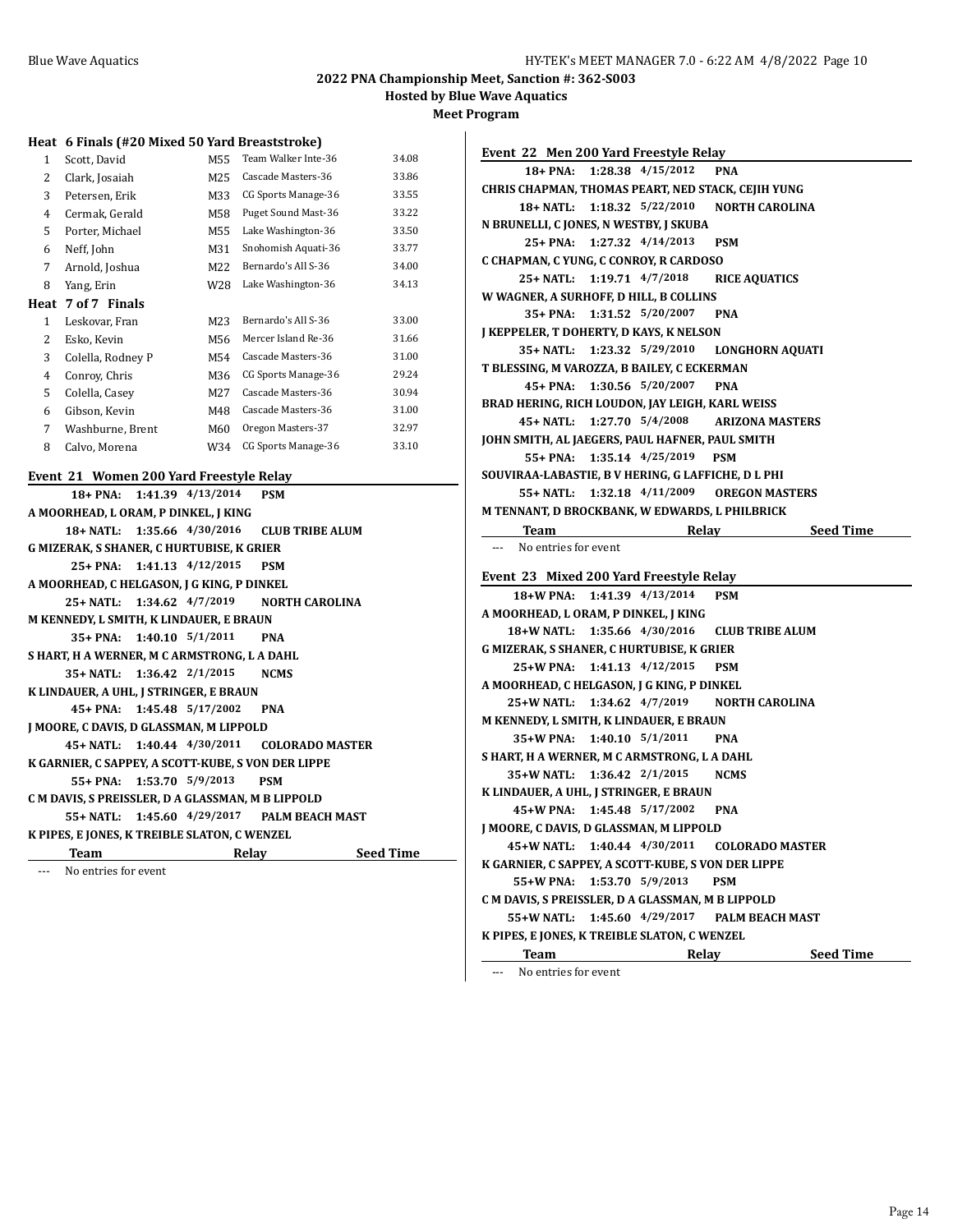**Hosted by Blue Wave Aquatics**

**Psych Sheet**

| Event 5 Mixed 1000 Yard Freestyle       |                                                             |         |                              |                                   |                  |  |
|-----------------------------------------|-------------------------------------------------------------|---------|------------------------------|-----------------------------------|------------------|--|
|                                         | 4/26/2015<br>18+W PNA: 11:12.98<br><b>SYDNEY E ANDERSON</b> |         |                              |                                   |                  |  |
|                                         | 18+W NATL: 10:12.42                                         |         | 3/31/2012                    | <b>LUANE ROWE</b>                 |                  |  |
|                                         | 25+W PNA: 11:03.79                                          |         | 1988<br><b>LISA M OBRIEN</b> |                                   |                  |  |
|                                         | 25+W NATL: 10:10.67                                         |         | 2/3/2017                     | HANNAH SAIZ                       |                  |  |
|                                         | 30+W PNA: 10:57.30                                          |         | 4/8/2017                     | <b>ALLISON L COX</b>              |                  |  |
|                                         | 30+W NATL:                                                  | 9:51.93 |                              | 4/15/2012<br><b>DAWN HECKMAN</b>  |                  |  |
|                                         | 35+W PNA: 10:43.03                                          |         | 5/9/1996                     | <b>MARGEE CURRAN</b>              |                  |  |
|                                         | 35+W NATL: 10:11.23                                         |         |                              | 11/15/2014<br><b>HEIDI GEORGE</b> |                  |  |
|                                         | 40+W PNA: 10:51.34                                          |         | 5/9/2013                     | <b>HALEIGH A WERNER</b>           |                  |  |
|                                         | 40+W NATL: 10:20.45                                         |         | 12/21/2003                   | <b>K PIPES-NEILSEN</b>            |                  |  |
|                                         | Name                                                        |         | Age Team                     |                                   | <b>Seed Time</b> |  |
| 1                                       | De Acosta, Diego                                            |         | M47                          | Puget Sound Mast-36               | 10:30.00         |  |
| 2                                       | Nelson, Kirk                                                |         | M51                          | CG Sports Manage-36               | 11:10.00         |  |
| 3                                       | Jo, Nate                                                    |         | M22                          | Western Washingt-36               | 11:30.00         |  |
| 4                                       | Anderson, Sydney                                            |         | W29                          | UC36                              | 11:45.00         |  |
| 5                                       | Wallach, Ted                                                |         | M43                          | Cascade Masters-36                | 11:46.00         |  |
| 6                                       | Sprinkle, Baden P                                           |         | M34                          | Blue Wave Aquati-36               | 12:10.00         |  |
| 7                                       | Kirkland, Dan                                               |         | M73                          | Oregon Masters-37                 | 12:12.12         |  |
| 8                                       | Fairhurst, Brandon J                                        |         | M25                          | Snohomish Aquati-36               | 12:25.00         |  |
| 9                                       | Piette, Jeffrey T                                           |         | M66                          | Oregon Masters-37                 | 12:55.00         |  |
| 10                                      | Pettit, Jayette                                             |         | W54                          | Oregon Masters-37                 | 13:00.00         |  |
| 11                                      | Pelham, Kathy                                               |         | W49                          | Team Walker Inte-36               | 13:00.00         |  |
| 12                                      | Higlett, Alexis L                                           |         | Oregon Masters-37<br>W38     |                                   | 13:30.00         |  |
| 13                                      | Kawaoka, Rebecca                                            |         | Blue Wave Aquati-36<br>W30   |                                   | 14:30.00         |  |
| 14                                      | Schaufler, Kirby                                            |         | Snohomish Aquati-36<br>M62   |                                   | 14:44:44         |  |
| 15                                      | Trow, Stephanie                                             |         | UC37<br>W34                  |                                   | 15:30.00         |  |
| 16                                      | Engelhardt, Carl                                            |         | M68                          | Greenlake Aquadu-36               | 17:00.00         |  |
| 17                                      | Barnes, Brent                                               |         | Team Walker Inte-36<br>M54   |                                   | 17:00.00         |  |
| 18                                      | Belt, Barbara                                               |         | Bainbridge Aquat-36<br>W66   |                                   | 18:00.00         |  |
| 19                                      | Condotta, Robert                                            |         | Blue Wave Aquati-36<br>M58   |                                   | 18:00.00         |  |
| 20                                      | Matthews, Scott                                             |         | Blue Wave Aquati-36<br>M60   |                                   | 18:00.00         |  |
| 21                                      | Stribling Geldien, Gail                                     |         | W41                          | Blue Wave Aquati-36               | 18:18.00         |  |
| 22                                      | Hile, Laurence                                              |         | M72                          | Bainbridge Aquat-36               | 20:19.00         |  |
| 23                                      | Walker, Thomas W                                            |         | M75                          | Team Walker Inte-36               | 30:00.00         |  |
| Event 11 Mixed 400 Yard IM              |                                                             |         |                              |                                   |                  |  |
|                                         | 18+W PNA:                                                   | 4:54.92 | 5/20/2007                    | <b>STEPHANIE MILLER</b>           |                  |  |
|                                         | 18+W NATL:                                                  | 4:17.48 | 3/27/1921                    | <b>DESTINY NELSON</b>             |                  |  |
|                                         | 25+W PNA:                                                   | 4:42.13 | 5/7/1989                     | <b>KARIN FOSBERG</b>              |                  |  |
|                                         | 25+W NATL:                                                  | 4:19.02 | 2/22/2013                    | <b>JUSTINE MUELLER</b>            |                  |  |
|                                         | 30+W PNA:                                                   | 4:49.69 | 4/11/2010                    | <b>COLLEEN PHILIPPS</b>           |                  |  |
|                                         | 30+W NATL:                                                  | 4:14.84 | 1/20/2013                    | <b>ERIKA ERNDL</b>                |                  |  |
|                                         | 35+W PNA:                                                   | 5:02.64 | 5/20/2001                    | <b>LISA WILSON</b>                |                  |  |
|                                         | 35+W NATL:                                                  | 4:24.18 | 3/14/1998                    | <b>K PIPES-NEILSEN</b>            |                  |  |
|                                         | 40+W PNA:                                                   | 4:50.69 | 5/1/2011                     | <b>HALEIGH A WERNER</b>           |                  |  |
|                                         | 40+W NATL:                                                  | 4:28.43 | 5/4/2008                     | <b>SVON DER LIPPE</b>             |                  |  |
| Name<br><b>Seed Time</b><br>Age<br>Team |                                                             |         |                              |                                   |                  |  |
| 1<br>Gray, Trever                       |                                                             | M46     | Puget Sound Mast-36          | 4:26.93                           |                  |  |
| 2<br>Sullivan, Scot                     |                                                             | M55     | Oregon Masters-37            | 4:50.36                           |                  |  |
|                                         | 3<br>Jo, Nate                                               |         | M22                          | Western Washingt-36               | 5:05.00          |  |
|                                         | 4<br>Tujo, Christian                                        |         | M50                          | Oregon Masters-37                 | 5:40.20          |  |
|                                         | Hoffman, Wendy<br>5                                         |         | W59                          | Puget Sound Mast-36               | 6:25.00          |  |
| 6                                       | Underbrink, Dan                                             |         | M65                          | Team Walker Inte-36               | 6:36.59          |  |
| 7                                       | Stribling Geldien, Gail                                     |         | W41                          | Blue Wave Aquati-36               | 7:19.00          |  |
| 8                                       | Matthews, Scott                                             |         | M60                          | Blue Wave Aquati-36               | 8:00.00          |  |

| Event 13 Mixed 500 Yard Freestyle |                    |         |                  |                         |                  |
|-----------------------------------|--------------------|---------|------------------|-------------------------|------------------|
|                                   | 18+W PNA:          |         | 5:16.78 4/8/2017 | <b>AMANDA R CLARK</b>   |                  |
|                                   | 18+W NATL:         | 4:49.97 | 10/25/2003       | <b>JESSICA FOSCHI</b>   |                  |
|                                   | 25+W PNA:          | 5:13.04 | 5/18/2003        | <b>CASEY MURPHY</b>     |                  |
|                                   | 25+W NATL:         | 4:49.88 | 1/3/1996         | <b>SHEILA TAORMINA</b>  |                  |
|                                   | 30+W PNA:          | 5:19.88 | 4/11/2010        | <b>COLLEEN PHILIPPS</b> |                  |
|                                   | 30+W NATL:         | 4:46.92 | 4/14/2012        | <b>DAWN HECKMAN</b>     |                  |
|                                   | 35+W PNA:          | 5:15.13 | 5/9/1996         | <b>MARGEE CURRAN</b>    |                  |
|                                   | 35+W NATL:         | 4:56.09 | 5/3/1997         | <b>K PIPES-NEILSEN</b>  |                  |
|                                   | 40+W PNA:          | 5:21.96 | 5/1/2011         | <b>HALEIGH A WERNER</b> |                  |
|                                   | $40+W$ NATL:       | 4:58.98 | 10/5/2002        | <b>K PIPES-NEILSEN</b>  |                  |
|                                   | Name               |         | Age Team         |                         | <b>Seed Time</b> |
| 1                                 | De Acosta, Diego   |         | M47              | Puget Sound Mast-36     | 5:05.00          |
| 2                                 | Whitbeck, David    |         | M39              | Lake Washington-36      | 5:10.80          |
| 3                                 | Sullivan, Scot     |         | M55              | Oregon Masters-37       | 5:18.80          |
| 4                                 | Arnold, Joshua     |         | M22              | Bernardo's All S-36     | 5:20.00          |
| 5                                 | Nygren, Mats       |         | M55              | Lake Washington-36      | 5:20.00          |
| 6                                 | Howell, Richard K  |         | M62              | Oregon Masters-37       | 5:24.40          |
| 7                                 | Alex, Casey        |         | M49              | Puget Sound Mast-36     | 5:26.41          |
| 8                                 | Nelson, Kirk       |         | M51              | CG Sports Manage-36     | 5:27.52          |
| 9                                 | Higlett, Alexis L  |         | W38              | Oregon Masters-37       | 5:30.00          |
| 10                                | Wallach, Ted       |         | M43              | Cascade Masters-36      | 5:39.88          |
| 11                                | Anderson, Sydney   |         | W29              | <b>UC36</b>             | 5:45.00          |
| 12                                | Seton, John        |         | M63              | Oregon Masters-37       | 5:50.00          |
| 13                                | Bush, Gabe         |         | M44              | Blue Wave Aquati-36     | 5:59.99          |
| 14                                | Kirkland, Dan      |         | M73              | Oregon Masters-37       | 6:03.44          |
| 15                                | Yamamoto, Jin      |         | M47              | Lake Washington-36      | 6:13.71          |
| 16                                | Pelham, Kathy      |         | W49              | Team Walker Inte-36     | 6:20.00          |
| 17                                | Piette, Jeffrey T  |         | M66              | Oregon Masters-37       | 6:25.00          |
| 18                                | Pence, Braden C    |         | M39              | Cascade Masters-36      | 6:30.00          |
| 19                                | Green, Jeff        |         | M42              | Snohomish Aquati-36     | 6:30.00          |
| 20                                | Woodruff, Morgan   |         | W21              | Western Washingt-36     | 6:30.00          |
| 21                                | Ralstin, Madeline  |         | W20              | Blue Wave Aquati-36     | 6:40.00          |
| 22                                | Pettit, Jayette    |         | W54              | Oregon Masters-37       | 6:45.00          |
| 23                                | Kawaoka, Rebecca   |         | W30              | Blue Wave Aquati-36     | 6:50.00          |
| 24                                | Schaufler, Kirby   |         | M62              | Snohomish Aquati-36     | 6:55.55          |
| 25                                | Hoffman, Wendy     |         | W59              | Puget Sound Mast-36     | 6:56.00          |
| 26                                | Matthews, Scott    |         | M60              | Blue Wave Aquati-36     | 7:00.00          |
| 27                                | Kolesov, Nick      |         | M23              | Cascade Masters-36      | 7:00.00          |
| 28                                | Smith, Marysia     |         | W22              | Western Washingt-36     | 7:00.00          |
| 29                                | Barnes, Brent      |         | M54              | Team Walker Inte-36     | 7:58.43          |
| 30                                | Engelhardt, Carl   |         | M68              | Greenlake Aquadu-36     | 8:00.00          |
| 31                                | Phillips, Sue      |         | W62              | Cascade Masters-36      | 8:08.85          |
| 32                                | Arns, Katherine    |         | W33              | Blue Wave Aquati-36     | 8:15.00          |
| 33                                | McVarish, Nicole   |         | W40              | Cascade Masters-36      | 8:20.00          |
| 34                                | Neely, Wendy       |         | W47              | Blue Wave Aquati-36     | 8:20.43          |
| 35                                | Condotta, Robert   |         | M58              | Blue Wave Aquati-36     | 8:30.00          |
| 36                                | Belt, Barbara      |         | W66              | Bainbridge Aquat-36     | 9:00.00          |
| 37                                | Bittner, Matthew F |         | M62              | UC36                    | 9:30.00          |
| 38                                | Hile, Laurence     |         | M72              | Bainbridge Aquat-36     | 9:57.88          |
| 39                                | Helm, Charlie      |         | M65              | Oregon Masters-37       | 10:02.00         |
|                                   |                    |         |                  |                         |                  |